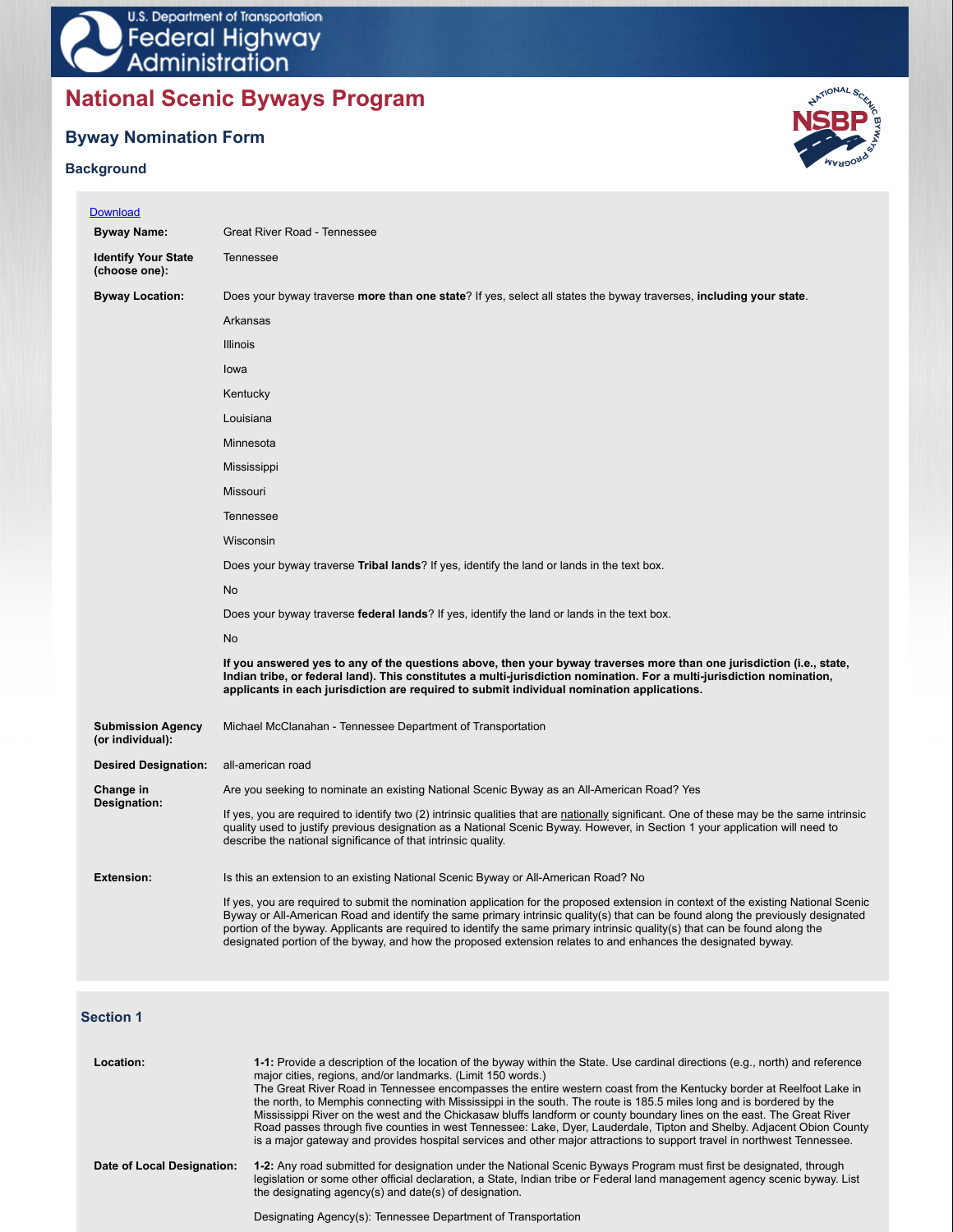|                              | Date(s) of Local Designation: 04/01/2009                                                                                                                                                                                                                                                                                                                                                                             |
|------------------------------|----------------------------------------------------------------------------------------------------------------------------------------------------------------------------------------------------------------------------------------------------------------------------------------------------------------------------------------------------------------------------------------------------------------------|
| <b>Instrinsic Qualities:</b> | 1-3: For the All-American Road designation, select the two (2) Intrinsic Qualities that are most evident along the road and<br>that you will demonstrate are nationally significant, and contribute to the byway being considered a "destination unto itself."<br>(Hold the Ctrl button and click on two Intrinsic Qualities.)                                                                                       |
|                              | For multi-jurisdiction nomination applicants seeking designation as an All-American Road, at least one of the two primary<br>intrinsic qualities cited must match the qualities submitted by the other jurisdictions seeking designation. The applicant<br>may cite the second intrinsic quality as specific to their segment of the byway: Archaeological, Cultural, Historic, Natural,<br>Recreational, or Scenic. |
|                              | Cultural                                                                                                                                                                                                                                                                                                                                                                                                             |
|                              | Historic                                                                                                                                                                                                                                                                                                                                                                                                             |
| <b>Primary Photo:</b>        | 1-4: Provide a single image that you feel best represents the experience along your byway. Please select this image<br>carefully as it will introduce the reviewers to your byway. Also, if designated, your byway will be included in the marketing<br>efforts of the National Scenic Byways Program and this image will be used on the traveler website.                                                           |
|                              | Please provide an alternative text description of the image that describes what the image depicts. This text will be used by<br>those who cannot see the photo, and should thoroughly describe what is depicted in the image. For guidelines on<br>submitting images and composing alternative text descriptions, please see our Image Style Guide. (Limit 50 words.)                                                |
|                              | Alternative text for image: Evening along the Great River Road is special. This image of the famous 'M' bridge at twilight is<br>south of Memphis, and crosses the Mississippi River between Tennessee and Arkansas. The Great River Road is all about<br>connecting to the river, which is stylistically symbolized in this picture.                                                                                |
|                              | Image name: 'M' Bridge at Twiglight                                                                                                                                                                                                                                                                                                                                                                                  |
|                              | Image owner: Tennessee Department of Tourism Development                                                                                                                                                                                                                                                                                                                                                             |
|                              | Photo release? Yes                                                                                                                                                                                                                                                                                                                                                                                                   |
|                              | Upload Image: 1-4 Overall 2.jpg                                                                                                                                                                                                                                                                                                                                                                                      |
|                              | Before uploading, rename the file to begin with 1-4. For example, rename your file RiverBend.png to 1-4RiverBend.png.                                                                                                                                                                                                                                                                                                |
|                              |                                                                                                                                                                                                                                                                                                                                                                                                                      |
|                              |                                                                                                                                                                                                                                                                                                                                                                                                                      |

# **Section 2**

2-1: This section will introduce the reviewers to your byway. Provide a description of your byway from the "big picture" point of view, and within the context of your description, include information on the items below. For more information on developing a strong statement of qualification, please reference the Nominations Guide. (Limit 750 words.)

- Theme that reflects the central focus of the byway's nomination story and promotes the Byway.
- An overview of the Traveler Experience navigating the byway. Provide a sense of how the experience unfolds as visible features, byway stories, or important resources form the core quality of your corridor.
- Regional Significance (National Scenic Byway) explain and justify what is special, significant or unique about your byway in relation to the primary Intrinsic Quality
- National Significance (All-American Road) explain and justify what is special, significant or unique about your byway in relation to the two (2) primary Intrinsic Qualities, and why the road is considered a destination unto itself.

#### **Statement of Qualification:**

The Mississippi River in west Tennessee is home to the ebb and flow of American history across hundreds of years and cultural pillars that continue to influence and inspire its modern-day visitors. This section of America has a mythical quality that springs from its one of a kind historic, cultural and natural attributes. Not simply a body of water, the Mississippi River in Tennessee churns with robust stories and legends known and beloved throughout the world. Thoughts of this windy, rugged section of the Mississippi conjure images of barefoot boys floating downriver on rafts, riverboats full of hopeful settlers looking for a new home in a New World, the haunting notes of Blues musicians, distant reverberations of Civil War cannon, paddle-wheelers and barges transporting goods to a nation, and an ongoing struggle for freedom and human rights. These experiences are the lifeblood of our river's unique charm and the legendary waters are part of America's national story – the story of the Great River Road. The Great River Road in Tennessee is a 185.5 mile collection of roads that meanders south, between the Mississippi River immediately west and the Chickasaw Bluffs to the east. When entering Tennessee from Kentucky, the byway cuts through a lush rural landscape in northwest Tennessee, an area complete with multiple tributary rivers and thousands of acres of cotton fields. Travelers on this byway are joined by 40% of all North American birds migrating through the corridor twice a year – a testament to the region's natural abundance. As byway-goers move south through sloping, cycling-friendly terrain, they arrive in the City of Memphis, a destination rich with sites and traditions of the past and the vibrant tastes and sounds of today. Travelers continue their Great River Road experience as they enter Mississippi on Tennessee's southern border. The Great River Road in Tennessee is a byway of unparalleled historic and cultural abundance. The 14 features highlighted in this application speak to the significance of the Great River Road, and to its place in the history of the country. One feature is the location of the assassination of Dr. Martin Luther King. From that traumatic day, the site has been transformed into the National Civil Rights Museum, a powerful place of reflection and remembrance. Another feature is a collection of well-preserved sites like Sun Studios, Graceland Mansion and Stax Records. These sites are closely tied to names that continue to influence generations of music and musicians today. Names like Elvis Presley, B.B. King, Carl Perkins, Jerry Lee Lewis, Roy Orbison and more. A third feature is Reelfoot Lake in northwest Tennessee. This area was forever changed when shifting waters from the Mississippi River flooded forestland thanks to the New Madrid Earthquake of 1811, the country's first great natural disaster. Today, Reelfoot Lake is a visitor friendly natural area, with significant ecological diversity and quite a story to tell. All 14 route features in the application relate to either the Civil War and its aftermath, the nation's struggle for Civil Rights, or how residents of centuries past and present live and experience the river. The story of the Great River Road in Tennessee is undoubtedly tied to that of the country. The waters in this section of the Mississippi River reflect the challenges and events being seen elsewhere in America, from human struggle in the Civil War and Civil Rights movement to musical innovation and many bold cultural advances. The Great River Road in Tennessee is deserving of the designation 'All American Road'.

## **Section 3**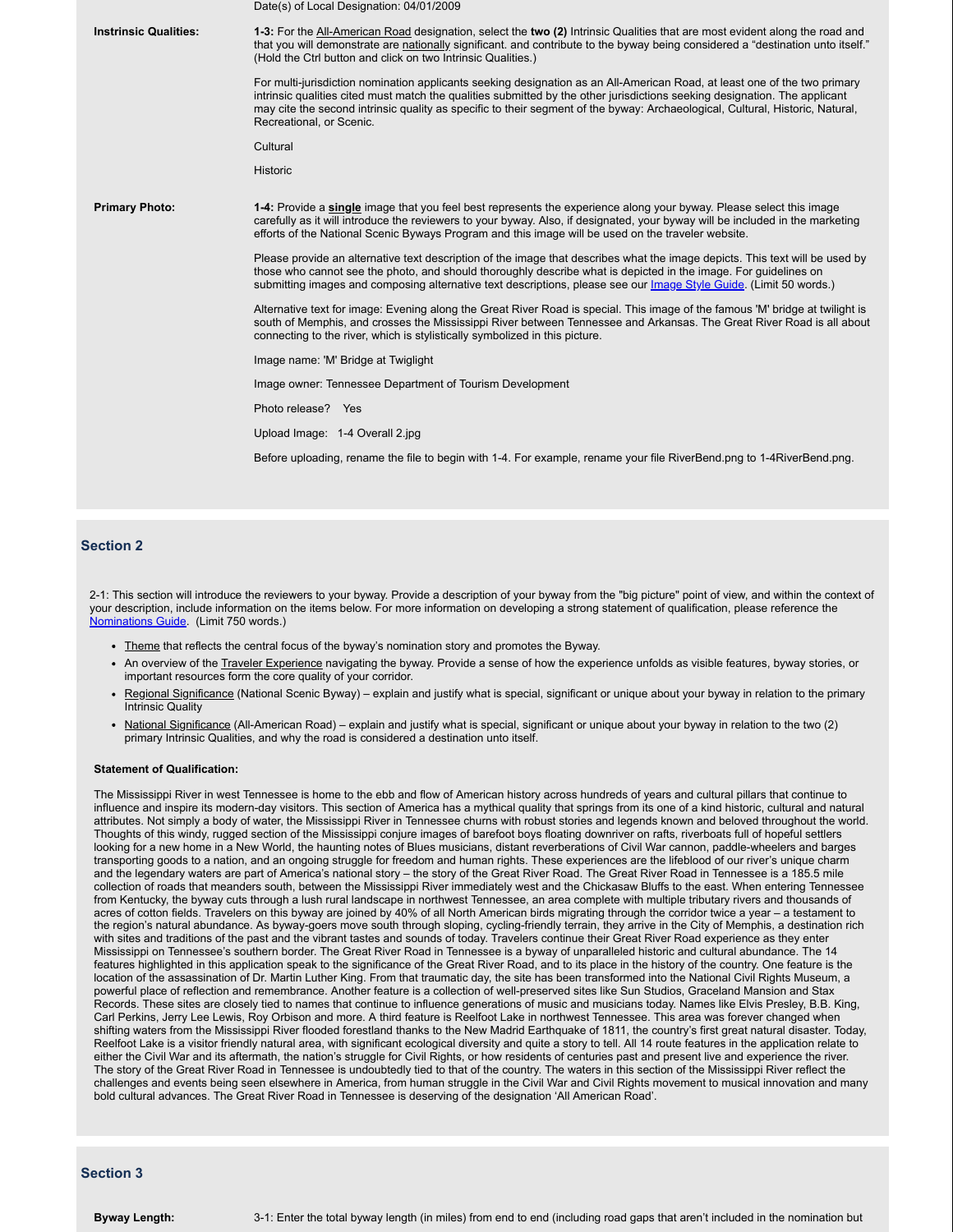|                                 | must be traveled).<br>185.5                                                                                                                                                                                                                                                                                                                                                                                                                                                                                                                                                                                                                                                                                                                                                                                                                                                                                                                                                                                                                                                                                                                                                                                                                                                                                                                                                                                                                                                                                                                                                                                                                                                                                                                                                                                                                                                                                                                                                                                                                                                                                                                                                                                                                                                                                                                                                                                                                                                                                                                                                                                                                                                                                                                                                                                                                                                                                                                                                                                                                                                                                                                                                                                |
|---------------------------------|------------------------------------------------------------------------------------------------------------------------------------------------------------------------------------------------------------------------------------------------------------------------------------------------------------------------------------------------------------------------------------------------------------------------------------------------------------------------------------------------------------------------------------------------------------------------------------------------------------------------------------------------------------------------------------------------------------------------------------------------------------------------------------------------------------------------------------------------------------------------------------------------------------------------------------------------------------------------------------------------------------------------------------------------------------------------------------------------------------------------------------------------------------------------------------------------------------------------------------------------------------------------------------------------------------------------------------------------------------------------------------------------------------------------------------------------------------------------------------------------------------------------------------------------------------------------------------------------------------------------------------------------------------------------------------------------------------------------------------------------------------------------------------------------------------------------------------------------------------------------------------------------------------------------------------------------------------------------------------------------------------------------------------------------------------------------------------------------------------------------------------------------------------------------------------------------------------------------------------------------------------------------------------------------------------------------------------------------------------------------------------------------------------------------------------------------------------------------------------------------------------------------------------------------------------------------------------------------------------------------------------------------------------------------------------------------------------------------------------------------------------------------------------------------------------------------------------------------------------------------------------------------------------------------------------------------------------------------------------------------------------------------------------------------------------------------------------------------------------------------------------------------------------------------------------------------------------|
| <b>Route Description:</b>       | 3-2: Please provide a complete, sequential route description that documents all road segments including any gaps and/or<br>intrusions. Include all of the road segments which, when linked together, match the legal description used by your<br>State/Indian tribe/Federal land management agency to officially designate the road. Please work with your State/Indian<br>tribe/Federal land management agency Scenic Byway Coordinator to develop this section so that you accurately reflect<br>State/Indian tribe/Federal land management agency records for the designated route. Please also specify road names and<br>route numbers for all road segments. (Limit 750 words.)<br>The Tennessee Great River Road goes from the Tennessee/Kentucky state line, through Phillippy, Tiptonville, Ridgely,<br>Hales Point, Halls, Ripley, Covington and Millington. It ends at the Tennessee/Mississippi state line. Tennessee-Kentucky<br>State Line to Tiptonville • Start at the state line, at the intersection of TN-78 and Tennessee Rd. • Drive southwest on TN<br>78 until you get to Tiptonville. • In Tiptonville, turn west (right) onto TN 21/Church St. • Continue to the end of Church St.<br>Tiptonville to Golddust • Turn south and continue on Tiptonville-Obion Levee Rd. • Continue to TN 181 in Cottonwood<br>Grove just past the intersection with TN-79. • Follow TN 181 past to Boothspoint and Moss Island State Wildlife<br>Management Area. • Turn east onto TN 88 towards Halls. • Just before Halls, turn south onto US 51. • Follow US 51 to<br>Ripley. • North of Ripley, turn west onto TN 19. • Follow TN 19 through Arp and past Johnson Lake to its intersection with<br>Four Mile Ln. Four Mile Lane to Richardson Landing • Go south on Four Mile Lane for 3.2 miles. • Turn southeast on<br>Crutcher Lake Rd. • Turn east on SR 87 and head for Henning. • At Henning turn south on US 51. • Take US 51 south to<br>Covington. • In Covington, turn west onto TN 59. • Continue on SR 59 west to its intersection with Richardson Landing Rd.<br>Richardson Landing to Locke to Whitney Avenue in Memphis • Go south on Richardson Landing Rd. to Tower Heights. •<br>Turn right onto Pryor Rd, which becomes Herring Hill Road. • Continue on Herring Hill Rd., which becomes Cuba<br>Millington Rd., then Woodstock Cuba Rd., then Locke Cuba Rd. • Continue on Locke Cuba Rd. to its intersection with TN<br>388/Watkins Rd. • Take TN 388/Watkins Rd. south toward Memphis. • Continue south on past Firestone Park on the left. •<br>Turn south on US 51/Thomas St. and continue to its intersection with Whitney Ave. Whitney Ave. in Memphis to the<br>Tennessee-Mississippi State Line • Turn west on Whitney Ave., which becomes 2nd St. • At the airport, continue south on<br>2nd St. • Follow 2nd St. passing under I-40. • Continue on Island Dr. south along the riverside. • Turn east on East G E<br>Patterson Ave./ US 64 and immediately turn south on 3rd St./US 64/ TN 14. • Turn south onto TN 14/US 64. • Continue<br>south on TN 14 as it merges with US 61. • The Tennessee Great River Road ends at the Tennessee-Mississippi state line. |
| <b>Route Address:</b>           | 3-3: To assist review of your nomination, please provide the addresses/intersections and the GPS coordinates for the<br>beginning and end points of the byway. You will provide the GPS coordinates for other key points/features in Section 5:<br>Traveler Experience.                                                                                                                                                                                                                                                                                                                                                                                                                                                                                                                                                                                                                                                                                                                                                                                                                                                                                                                                                                                                                                                                                                                                                                                                                                                                                                                                                                                                                                                                                                                                                                                                                                                                                                                                                                                                                                                                                                                                                                                                                                                                                                                                                                                                                                                                                                                                                                                                                                                                                                                                                                                                                                                                                                                                                                                                                                                                                                                                    |
|                                 | <b>Beginning addresses/intersections and the GPS</b><br><b>Ending</b> addresses/intersections and the GPS<br>coordinates of the byway.<br>coordinates of the byway.<br>Northern Termini: S.R. 78 at the Kentucky/Tennessee<br>Southern Termini: S.R. 61 at the Tennessee/Mississippi<br>state line. 36°30'08.4"N 89°21'24.8"W<br>state line. 34°59'40.9"N 90°07'39.1"W                                                                                                                                                                                                                                                                                                                                                                                                                                                                                                                                                                                                                                                                                                                                                                                                                                                                                                                                                                                                                                                                                                                                                                                                                                                                                                                                                                                                                                                                                                                                                                                                                                                                                                                                                                                                                                                                                                                                                                                                                                                                                                                                                                                                                                                                                                                                                                                                                                                                                                                                                                                                                                                                                                                                                                                                                                     |
|                                 | If available, please submit a GIS shapefile of the route.                                                                                                                                                                                                                                                                                                                                                                                                                                                                                                                                                                                                                                                                                                                                                                                                                                                                                                                                                                                                                                                                                                                                                                                                                                                                                                                                                                                                                                                                                                                                                                                                                                                                                                                                                                                                                                                                                                                                                                                                                                                                                                                                                                                                                                                                                                                                                                                                                                                                                                                                                                                                                                                                                                                                                                                                                                                                                                                                                                                                                                                                                                                                                  |
|                                 | Uploaded GIS file: 3-3 GRR Shapefile.zip                                                                                                                                                                                                                                                                                                                                                                                                                                                                                                                                                                                                                                                                                                                                                                                                                                                                                                                                                                                                                                                                                                                                                                                                                                                                                                                                                                                                                                                                                                                                                                                                                                                                                                                                                                                                                                                                                                                                                                                                                                                                                                                                                                                                                                                                                                                                                                                                                                                                                                                                                                                                                                                                                                                                                                                                                                                                                                                                                                                                                                                                                                                                                                   |
|                                 | Before uploading, rename the file to begin with 3-3. For example, rename your file RiverBend.png to 3-3RiverBend.png."                                                                                                                                                                                                                                                                                                                                                                                                                                                                                                                                                                                                                                                                                                                                                                                                                                                                                                                                                                                                                                                                                                                                                                                                                                                                                                                                                                                                                                                                                                                                                                                                                                                                                                                                                                                                                                                                                                                                                                                                                                                                                                                                                                                                                                                                                                                                                                                                                                                                                                                                                                                                                                                                                                                                                                                                                                                                                                                                                                                                                                                                                     |
|                                 |                                                                                                                                                                                                                                                                                                                                                                                                                                                                                                                                                                                                                                                                                                                                                                                                                                                                                                                                                                                                                                                                                                                                                                                                                                                                                                                                                                                                                                                                                                                                                                                                                                                                                                                                                                                                                                                                                                                                                                                                                                                                                                                                                                                                                                                                                                                                                                                                                                                                                                                                                                                                                                                                                                                                                                                                                                                                                                                                                                                                                                                                                                                                                                                                            |
| <b>Federal Lands:</b>           | 3-4: Check the boxes for agencies whose lands occur along the byway or select Not Applicable.                                                                                                                                                                                                                                                                                                                                                                                                                                                                                                                                                                                                                                                                                                                                                                                                                                                                                                                                                                                                                                                                                                                                                                                                                                                                                                                                                                                                                                                                                                                                                                                                                                                                                                                                                                                                                                                                                                                                                                                                                                                                                                                                                                                                                                                                                                                                                                                                                                                                                                                                                                                                                                                                                                                                                                                                                                                                                                                                                                                                                                                                                                              |
|                                 | FishandWildLifeService Other (please specify):                                                                                                                                                                                                                                                                                                                                                                                                                                                                                                                                                                                                                                                                                                                                                                                                                                                                                                                                                                                                                                                                                                                                                                                                                                                                                                                                                                                                                                                                                                                                                                                                                                                                                                                                                                                                                                                                                                                                                                                                                                                                                                                                                                                                                                                                                                                                                                                                                                                                                                                                                                                                                                                                                                                                                                                                                                                                                                                                                                                                                                                                                                                                                             |
| Route Map:                      | 3-5: Please provide the following information on a single PDF map which will be used as a central reference point with the<br>other materials you include in your nomination application. The scale and size of the map will be relative to the location<br>and length of your nominated byway. In some cases, this may require two or more pages. The map and supporting legend<br>should clearly show:                                                                                                                                                                                                                                                                                                                                                                                                                                                                                                                                                                                                                                                                                                                                                                                                                                                                                                                                                                                                                                                                                                                                                                                                                                                                                                                                                                                                                                                                                                                                                                                                                                                                                                                                                                                                                                                                                                                                                                                                                                                                                                                                                                                                                                                                                                                                                                                                                                                                                                                                                                                                                                                                                                                                                                                                   |
|                                 | • Location of the byway within the State, Indian lands, or Federal lands                                                                                                                                                                                                                                                                                                                                                                                                                                                                                                                                                                                                                                                                                                                                                                                                                                                                                                                                                                                                                                                                                                                                                                                                                                                                                                                                                                                                                                                                                                                                                                                                                                                                                                                                                                                                                                                                                                                                                                                                                                                                                                                                                                                                                                                                                                                                                                                                                                                                                                                                                                                                                                                                                                                                                                                                                                                                                                                                                                                                                                                                                                                                   |
|                                 | • The location of the byway in relation to other State, Indian tribe, and Federal land management agency byways;<br>and America's Byways in your region                                                                                                                                                                                                                                                                                                                                                                                                                                                                                                                                                                                                                                                                                                                                                                                                                                                                                                                                                                                                                                                                                                                                                                                                                                                                                                                                                                                                                                                                                                                                                                                                                                                                                                                                                                                                                                                                                                                                                                                                                                                                                                                                                                                                                                                                                                                                                                                                                                                                                                                                                                                                                                                                                                                                                                                                                                                                                                                                                                                                                                                    |
|                                 | • Each end point of the byway                                                                                                                                                                                                                                                                                                                                                                                                                                                                                                                                                                                                                                                                                                                                                                                                                                                                                                                                                                                                                                                                                                                                                                                                                                                                                                                                                                                                                                                                                                                                                                                                                                                                                                                                                                                                                                                                                                                                                                                                                                                                                                                                                                                                                                                                                                                                                                                                                                                                                                                                                                                                                                                                                                                                                                                                                                                                                                                                                                                                                                                                                                                                                                              |
|                                 | • Location of gaps and/or intrusions                                                                                                                                                                                                                                                                                                                                                                                                                                                                                                                                                                                                                                                                                                                                                                                                                                                                                                                                                                                                                                                                                                                                                                                                                                                                                                                                                                                                                                                                                                                                                                                                                                                                                                                                                                                                                                                                                                                                                                                                                                                                                                                                                                                                                                                                                                                                                                                                                                                                                                                                                                                                                                                                                                                                                                                                                                                                                                                                                                                                                                                                                                                                                                       |
|                                 | • The location of each community along the route<br>• Boundaries and/or management areas of major entities (e.g., parks, forests, reserves)                                                                                                                                                                                                                                                                                                                                                                                                                                                                                                                                                                                                                                                                                                                                                                                                                                                                                                                                                                                                                                                                                                                                                                                                                                                                                                                                                                                                                                                                                                                                                                                                                                                                                                                                                                                                                                                                                                                                                                                                                                                                                                                                                                                                                                                                                                                                                                                                                                                                                                                                                                                                                                                                                                                                                                                                                                                                                                                                                                                                                                                                |
|                                 | • Locations of critical directional signage, if any                                                                                                                                                                                                                                                                                                                                                                                                                                                                                                                                                                                                                                                                                                                                                                                                                                                                                                                                                                                                                                                                                                                                                                                                                                                                                                                                                                                                                                                                                                                                                                                                                                                                                                                                                                                                                                                                                                                                                                                                                                                                                                                                                                                                                                                                                                                                                                                                                                                                                                                                                                                                                                                                                                                                                                                                                                                                                                                                                                                                                                                                                                                                                        |
|                                 | • Locations of existing interpretive panels/information                                                                                                                                                                                                                                                                                                                                                                                                                                                                                                                                                                                                                                                                                                                                                                                                                                                                                                                                                                                                                                                                                                                                                                                                                                                                                                                                                                                                                                                                                                                                                                                                                                                                                                                                                                                                                                                                                                                                                                                                                                                                                                                                                                                                                                                                                                                                                                                                                                                                                                                                                                                                                                                                                                                                                                                                                                                                                                                                                                                                                                                                                                                                                    |
|                                 | • Locations of public visitor centers and/or other visitor amenities (e.g., public restroom facilities)<br>• Locations of the features detailed in the Visitor/Traveler Experience section of this nomination form (Section 5).                                                                                                                                                                                                                                                                                                                                                                                                                                                                                                                                                                                                                                                                                                                                                                                                                                                                                                                                                                                                                                                                                                                                                                                                                                                                                                                                                                                                                                                                                                                                                                                                                                                                                                                                                                                                                                                                                                                                                                                                                                                                                                                                                                                                                                                                                                                                                                                                                                                                                                                                                                                                                                                                                                                                                                                                                                                                                                                                                                            |
|                                 | Uploaded Map: 3-5 GRR Map.pdf                                                                                                                                                                                                                                                                                                                                                                                                                                                                                                                                                                                                                                                                                                                                                                                                                                                                                                                                                                                                                                                                                                                                                                                                                                                                                                                                                                                                                                                                                                                                                                                                                                                                                                                                                                                                                                                                                                                                                                                                                                                                                                                                                                                                                                                                                                                                                                                                                                                                                                                                                                                                                                                                                                                                                                                                                                                                                                                                                                                                                                                                                                                                                                              |
|                                 | Before uploading, rename the file to begin with 3-5. For example, rename your file RiverBend.png to 3-5RiverBend.png.                                                                                                                                                                                                                                                                                                                                                                                                                                                                                                                                                                                                                                                                                                                                                                                                                                                                                                                                                                                                                                                                                                                                                                                                                                                                                                                                                                                                                                                                                                                                                                                                                                                                                                                                                                                                                                                                                                                                                                                                                                                                                                                                                                                                                                                                                                                                                                                                                                                                                                                                                                                                                                                                                                                                                                                                                                                                                                                                                                                                                                                                                      |
| <b>Continuity of the Route:</b> | 3-6: The continuity of your byway route is an essential requirement for designation as it directly impacts the travel<br>experience and can reflect community support. If you have included a list of gaps and/or intrusions in your official route<br>description, please use this section to provide explanations for any gaps and/or intrusions in your route that interrupt the<br>continuity of the traveler experience (e.g., local zoning decisions, lack of community support, etc.) (Limit 250 words.)<br>N/A                                                                                                                                                                                                                                                                                                                                                                                                                                                                                                                                                                                                                                                                                                                                                                                                                                                                                                                                                                                                                                                                                                                                                                                                                                                                                                                                                                                                                                                                                                                                                                                                                                                                                                                                                                                                                                                                                                                                                                                                                                                                                                                                                                                                                                                                                                                                                                                                                                                                                                                                                                                                                                                                                     |
| Nomination by Indian            | 3-7: If this nomination is being submitted for consideration by an <i>Indian tribe</i> , please answer the following questions:                                                                                                                                                                                                                                                                                                                                                                                                                                                                                                                                                                                                                                                                                                                                                                                                                                                                                                                                                                                                                                                                                                                                                                                                                                                                                                                                                                                                                                                                                                                                                                                                                                                                                                                                                                                                                                                                                                                                                                                                                                                                                                                                                                                                                                                                                                                                                                                                                                                                                                                                                                                                                                                                                                                                                                                                                                                                                                                                                                                                                                                                            |
| Tribes:                         | 1. Title 23, United States Code (USC), Section 162(a)(3)(B) allows nomination by Indian tribes only if a Federal land<br>management agency (other than the Bureau of Indian Affairs), a State, or a political subdivision of a State does not<br>have jurisdiction over the road or responsibility for managing the road. Briefly discuss who has jurisdiction over the<br>road and who manages the road. (Limit 200 words.)                                                                                                                                                                                                                                                                                                                                                                                                                                                                                                                                                                                                                                                                                                                                                                                                                                                                                                                                                                                                                                                                                                                                                                                                                                                                                                                                                                                                                                                                                                                                                                                                                                                                                                                                                                                                                                                                                                                                                                                                                                                                                                                                                                                                                                                                                                                                                                                                                                                                                                                                                                                                                                                                                                                                                                               |
|                                 | N/A<br>2. Section 162(a)(3)(C) requires that Indian tribes maintain the safety and quality of roads nominated. Discuss how the<br>tribe will maintain the safety and quality of the road. (Limit 200 words.)<br>N/A                                                                                                                                                                                                                                                                                                                                                                                                                                                                                                                                                                                                                                                                                                                                                                                                                                                                                                                                                                                                                                                                                                                                                                                                                                                                                                                                                                                                                                                                                                                                                                                                                                                                                                                                                                                                                                                                                                                                                                                                                                                                                                                                                                                                                                                                                                                                                                                                                                                                                                                                                                                                                                                                                                                                                                                                                                                                                                                                                                                        |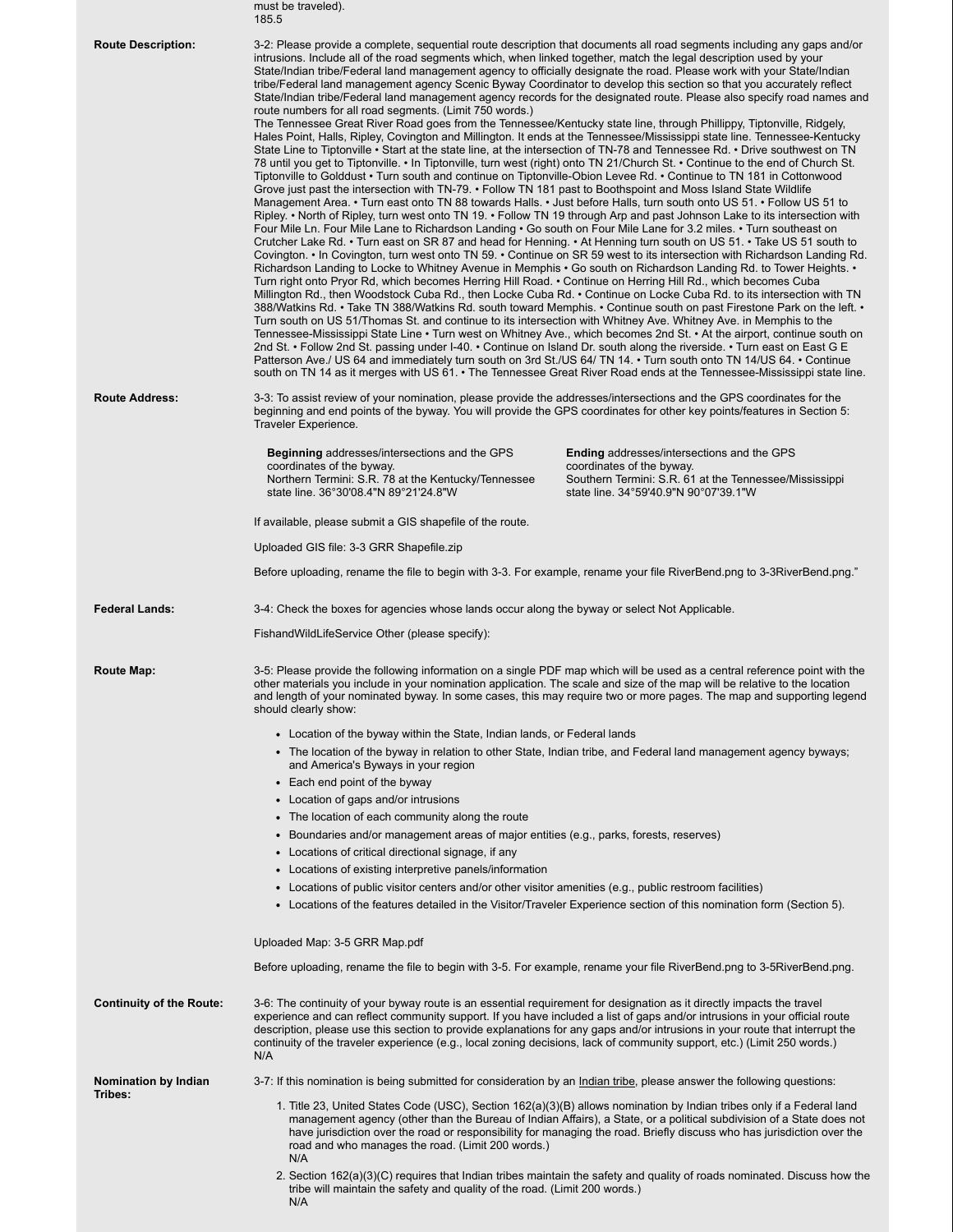# **Section 4**

| <b>Vehicle Accommodation:</b> | 4-1: Confirm that two-wheel-drive passenger vehicles are accommodated along the entire route, and describe how this is<br>facilitated if segments of the road are not paved. (Limit 150 words.)<br>All segments of the Great River Road have hard-surface pavement and are accessible year-round. A majority of the route<br>is either state or federal highway, so two-wheel drive passenger vehicles and motorcycles are easily accommodated.<br>Travelers are likely to encounter a variety of driving conditions while navigating the route. Urban and heavily travelled<br>areas in Memphis can have an abundance of traffic, while sections of the Great River Road in northwest Tennessee may<br>be sparsely travelled.                                                                                                                                                                                                                        |
|-------------------------------|-------------------------------------------------------------------------------------------------------------------------------------------------------------------------------------------------------------------------------------------------------------------------------------------------------------------------------------------------------------------------------------------------------------------------------------------------------------------------------------------------------------------------------------------------------------------------------------------------------------------------------------------------------------------------------------------------------------------------------------------------------------------------------------------------------------------------------------------------------------------------------------------------------------------------------------------------------|
|                               | 4-2: Describe the accommodation of bicycle and pedestrian travel, including crossings, along the byway. If non-applicable,<br>indicate N/A. (Limit 150 words.)<br>Planning for the Great River Road has always focused on connecting the travelling public to the river. Bicycle and<br>pedestrian travel along the Great River Road is one way to accomplish this connection, and the Mississippi River Corridor<br>- Tennessee, Inc. has linked the byway with the Mississippi River Trail. This trail is a 10-state bike path that follows along<br>the path of the Great River Road. Additionally, TDOT led planning will advise on where bicycle and pedestrian crossings,<br>lane improvements and other facilities can be made.                                                                                                                                                                                                                |
|                               | 4-3: For the All-American Roads designation, discuss the accommodation of conventional tour buses along the route.<br>(Limit 150 words.)<br>The Great River Road in Tennessee is well suited to accommodate commercial level coach tour buses. Collector and<br>arterial roads have 12-foot lane widths, and other favorable factors such as: shoulder width, minimum stopping sight<br>distance, minimum and maximum grade, and super-elevation all make tour bus accommodation along the route easy.                                                                                                                                                                                                                                                                                                                                                                                                                                                |
| <b>Travel Restrictions</b>    | 4-4: Describe any restrictions to the types of vehicles that are allowed along the route. If non-applicable, indicate N/A.<br>(Limit 150 words.)<br>N/A                                                                                                                                                                                                                                                                                                                                                                                                                                                                                                                                                                                                                                                                                                                                                                                               |
|                               | 4-5: Describe any seasonal closures or other restrictions along the route. If non-applicable, indicate N/A. (Limit 150<br>words.)<br>All portions of the Great River Road in Tennessee are accessible throughout the year. Two notable exceptions<br>occasionally occur when seasonal flood waters can cover portions of the route in Tipton or Lauderdale counties, and<br>during the 'Memphis in May International Festival' when traffic on Riverside Drive can be temporarily diverted. In both<br>cases, alternative routes are planned and clearly communicated to the travelling public.                                                                                                                                                                                                                                                                                                                                                       |
| Seasons:                      | 4-6: Describe the best time during the year to drive the byway and experience the Intrinsic Qualities identified in this<br>application (Limit 150 words.)<br>There's never a wrong time to visit the Great River Road in Tennessee, but there seems to be an extra buzz about the<br>river valley in springtime. The 'Memphis in May International Festival' brings thousands of music revelers, foodies and art<br>critics to the valley. Throughout the route, spring blossoms from azalea bushes and redbud trees make every trip more<br>vibrant and colorful. Additionally, birders flock to the Great River Road in springtime as 40% of all North American birds<br>migrate along the 10-state route each spring.                                                                                                                                                                                                                             |
|                               | 4-7: Describe any travel concentrations or high seasons when byway visitors might be more likely to encounter crowds or<br>extra traffic (Limit 150 words.)<br>Two annual events attract large groups of travelers to the Great River Road each year. First, crowds of birders and<br>spectators line the shores of Reelfoot Lake National Wildlife Refuge during the first weekend in February for the annual<br>'Eagle Festival'. Second, the 'Memphis in May International Festival' brings throngs of music-lovers, foodies and other<br>travelers to downtown Memphis for a series of events as part of the monthlong Festival. Components of 'Memphis in May'<br>include: the Beale Street Music Festival, International Week, the World Championship Barbeque Cooking Contest, the<br>Great American River Run and 901 Fest.                                                                                                                   |
| Safety:                       | 4-8: Describe the key factors of your roadway that contribute to its safety for travelers (e.g. rumble strips, low speeds,<br>lighting, guard rails, high friction surface treatments). (Limit 150 words.)<br>The majority of roadways that comprise the Great River Road in Tennessee are state and federal highways. All traffic<br>control devices along the route are governed by the manual on uniform traffic control devices. The route has hard surface<br>pavement on all 185.5 miles and route features such as pavement markings, low speeds, lighting, guard rails and rumble<br>strips are present. All portions of the route occur on public rights of way and are enforced and maintained by the<br>appropriate levels of government including the bridge crossings of the Mississippi River. Traffic regulations are enforced<br>through the route, and emergency services are available through local and state response procedures. |

# **Section 5**

Getting to the Byway:

| Location        | Distance (miles)                | <b>Avg Driving Time (hours)</b>        |
|-----------------|---------------------------------|----------------------------------------|
| Memphis, TN     | 185.5. miles (from Hickman, KY) | 2 hours, 23 mins (from Hickman,<br>KY) |
| St. Louis, MO   | 185 miles (from Hickman, KY)    | 3 hours, 12 mins (from Hickman,<br>KY) |
| Nashville, TN   | 212 miles (from Memphis)        | 3 hours, 2 mins (to Memphis)           |
| Little Rock, AR | 135 miles (from Memphis)        | 1 hour, 56 mins (to Memphis)           |

**Traveler Services:** 5-2: Provide a short description of services and hours of operation at each public visitor/welcome center. (Limit 150 words.)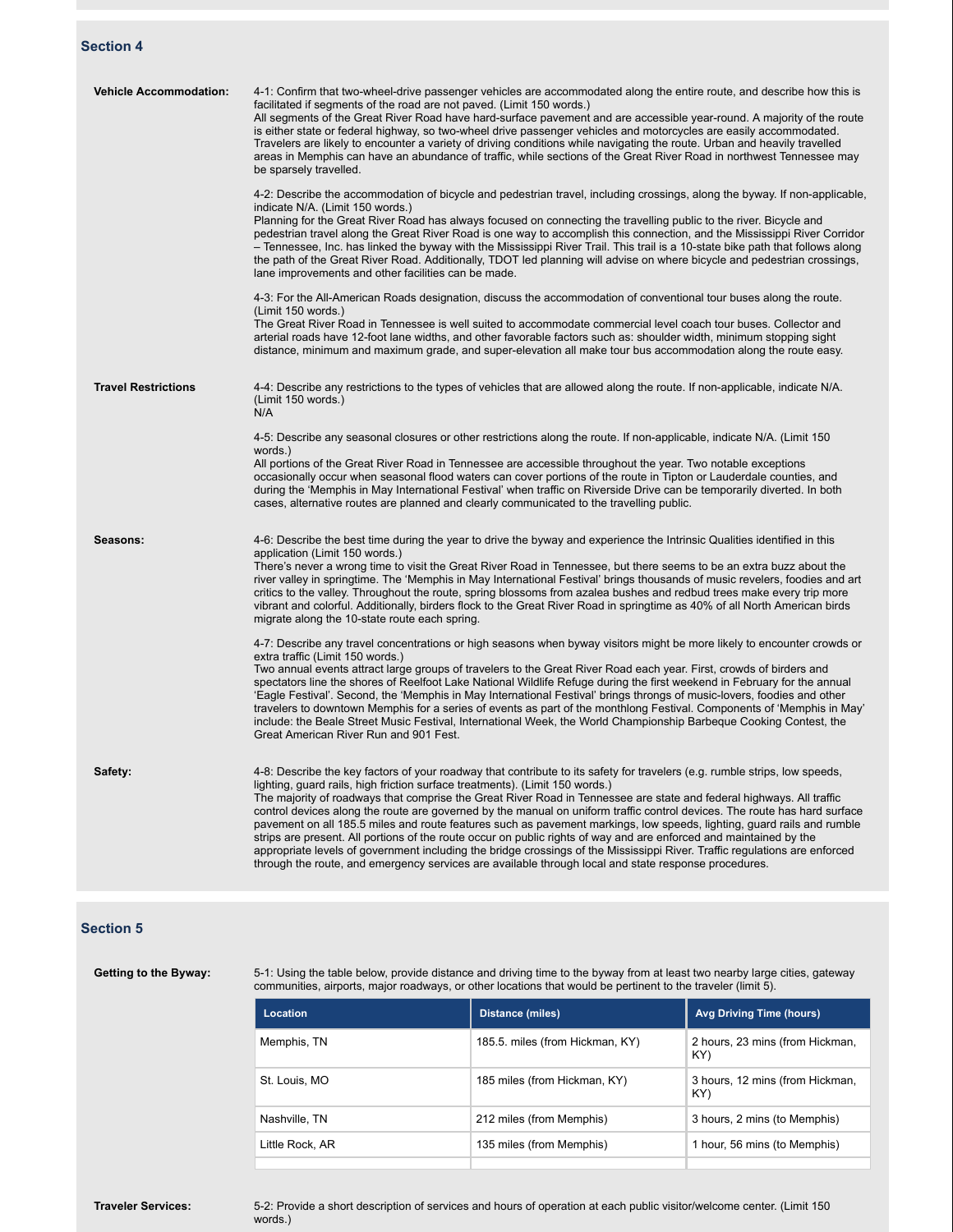|                                                   | Gateways to the Great River Road in Tennessee include three Tennessee Welcome Centers and one Memphis Welcome<br>Center. All centers have operational hours seven days a week. Tennessee Welcome Centers are open 24 hours a day,<br>and the Memphis Welcome Center is open between 9:00 a.m. and 5:00 p.m. All locations offer restrooms, picnic facilities,<br>vending machines, on-site staff, public Wi-Fi, traffic and weather monitors, interpretive signage and free brochures of<br>nearby attractions. A fourth Tennessee Welcome Center at Reelfoot Lake State Park is slated to open in September 2020<br>with an expanded interpretive display.                                                                                                                                                                                                                                                                                                                                                                                                                                                                                                                                                                                                                                                                                                                                                                                                                                                                                                                                                                                                                                                                                                                                                                                                                                         |
|---------------------------------------------------|-----------------------------------------------------------------------------------------------------------------------------------------------------------------------------------------------------------------------------------------------------------------------------------------------------------------------------------------------------------------------------------------------------------------------------------------------------------------------------------------------------------------------------------------------------------------------------------------------------------------------------------------------------------------------------------------------------------------------------------------------------------------------------------------------------------------------------------------------------------------------------------------------------------------------------------------------------------------------------------------------------------------------------------------------------------------------------------------------------------------------------------------------------------------------------------------------------------------------------------------------------------------------------------------------------------------------------------------------------------------------------------------------------------------------------------------------------------------------------------------------------------------------------------------------------------------------------------------------------------------------------------------------------------------------------------------------------------------------------------------------------------------------------------------------------------------------------------------------------------------------------------------------------|
|                                                   | 5-3: Describe any universal access accommodations to assist travelers of varying abilities. (Limit 150 words.)<br>All three Tennessee Welcome Centers and four Tennessee State Parks building, and interpretive displays are built to the<br>standards of the Americans with Disabilities Act.                                                                                                                                                                                                                                                                                                                                                                                                                                                                                                                                                                                                                                                                                                                                                                                                                                                                                                                                                                                                                                                                                                                                                                                                                                                                                                                                                                                                                                                                                                                                                                                                      |
|                                                   | 5-4: Describe any gaps on the byway of 50 miles or more where no traveler services (food, fuel or restrooms) are<br>available. (Limit 150 words.)<br>No gaps in visitor services exist of 50 miles or more. Food, fuel and restrooms are frequently available along the route<br>through public and private providers, with the longest gap being no more than 20 miles.                                                                                                                                                                                                                                                                                                                                                                                                                                                                                                                                                                                                                                                                                                                                                                                                                                                                                                                                                                                                                                                                                                                                                                                                                                                                                                                                                                                                                                                                                                                            |
|                                                   |                                                                                                                                                                                                                                                                                                                                                                                                                                                                                                                                                                                                                                                                                                                                                                                                                                                                                                                                                                                                                                                                                                                                                                                                                                                                                                                                                                                                                                                                                                                                                                                                                                                                                                                                                                                                                                                                                                     |
|                                                   | 5-5: Does your byway include alternative fuel corridors, as defined under <b>FHWA's Alternative Fuels Corridor Program?</b><br>no If yes, please list the corridor(s) and date(s) of designation, and discuss the fuel(s) accommodated.                                                                                                                                                                                                                                                                                                                                                                                                                                                                                                                                                                                                                                                                                                                                                                                                                                                                                                                                                                                                                                                                                                                                                                                                                                                                                                                                                                                                                                                                                                                                                                                                                                                             |
|                                                   | (Limit 150 words.)<br>N/A                                                                                                                                                                                                                                                                                                                                                                                                                                                                                                                                                                                                                                                                                                                                                                                                                                                                                                                                                                                                                                                                                                                                                                                                                                                                                                                                                                                                                                                                                                                                                                                                                                                                                                                                                                                                                                                                           |
| <b>Wayfinding:</b>                                | 5-6: Describe how travelers will know they are on the byway and list tools such as maps, signs and brochures. (Limit 150<br>words.)                                                                                                                                                                                                                                                                                                                                                                                                                                                                                                                                                                                                                                                                                                                                                                                                                                                                                                                                                                                                                                                                                                                                                                                                                                                                                                                                                                                                                                                                                                                                                                                                                                                                                                                                                                 |
|                                                   | Effective byway 'wayshowing', in the form of both consistent collateral (brochures and maps found at welcome center, and<br>digital resources found online) and roadside signage clearly mark the Great River Road in Tennessee. The Mississippi<br>River Parkway Commission also hosts a mobile app for each of the 10-states along the byway route. These elements<br>provide directions to various intrinsic resource stops and are an important component of assuring a positive visitor<br>experience.                                                                                                                                                                                                                                                                                                                                                                                                                                                                                                                                                                                                                                                                                                                                                                                                                                                                                                                                                                                                                                                                                                                                                                                                                                                                                                                                                                                         |
|                                                   | 5-7: Please describe directional signage that currently exists that would help travelers access and navigate the byway as<br>well as find their way back to major routes. If non-applicable, indicate N/A (Limit 150 words.)<br>Since a majority of the Great River Road in Tennessee is either state or federal highway, roadside signage is maintained<br>by TDOT and meets all requirements of the manual on uniform traffic control devices. Green and white roadside<br>'mockingbird' signs denote to the public that they are on a Tennessee scenic route, while the brown and white Great River<br>Road logo signs let the travelling public know they are on a specific national scenic byway route. These signs are placed<br>both at all Great River Road gateways and intermittently along the route as well.                                                                                                                                                                                                                                                                                                                                                                                                                                                                                                                                                                                                                                                                                                                                                                                                                                                                                                                                                                                                                                                                            |
| <b>Evidence of Intrinsic</b><br><b>Qualities:</b> | 5-8: Identify up to 8 features (i.e., points of interest, sites or events) in sequential order along your byway that support the<br>Intrinsic Qualities you have identified for nomination. Please keep in mind that the quality of your points of interest, sites or<br>events and their connection to the byway's Intrinsic Quality(s) are more import than citing a large quantity of sites that<br>aren't connected. If using events to support your byway's Intrinsic Quality(s), they must be particularly related to the byway<br>travel experience or connect the byway traveler to the Intrinsic Quality(s) for which the byway is being nominated. For<br>each feature, please include the following (Limit 500 words per feature):                                                                                                                                                                                                                                                                                                                                                                                                                                                                                                                                                                                                                                                                                                                                                                                                                                                                                                                                                                                                                                                                                                                                                       |
|                                                   | • Name of the feature                                                                                                                                                                                                                                                                                                                                                                                                                                                                                                                                                                                                                                                                                                                                                                                                                                                                                                                                                                                                                                                                                                                                                                                                                                                                                                                                                                                                                                                                                                                                                                                                                                                                                                                                                                                                                                                                               |
|                                                   | • A description of what is found at the feature, and how the feature supports the Intrinsic Quality(s)                                                                                                                                                                                                                                                                                                                                                                                                                                                                                                                                                                                                                                                                                                                                                                                                                                                                                                                                                                                                                                                                                                                                                                                                                                                                                                                                                                                                                                                                                                                                                                                                                                                                                                                                                                                              |
|                                                   | • Dates and/or times on which the feature is available for traveler visits                                                                                                                                                                                                                                                                                                                                                                                                                                                                                                                                                                                                                                                                                                                                                                                                                                                                                                                                                                                                                                                                                                                                                                                                                                                                                                                                                                                                                                                                                                                                                                                                                                                                                                                                                                                                                          |
|                                                   | • Driving distance to the feature, and existing signage if the feature is not immediately adjacent to the road. Please<br>ensure the feature is included in the Route Description and on the Route Map in Section 3: Route Information.                                                                                                                                                                                                                                                                                                                                                                                                                                                                                                                                                                                                                                                                                                                                                                                                                                                                                                                                                                                                                                                                                                                                                                                                                                                                                                                                                                                                                                                                                                                                                                                                                                                             |
|                                                   | • If hiking, cycling, or walking is involved, the distance and degree of difficulty                                                                                                                                                                                                                                                                                                                                                                                                                                                                                                                                                                                                                                                                                                                                                                                                                                                                                                                                                                                                                                                                                                                                                                                                                                                                                                                                                                                                                                                                                                                                                                                                                                                                                                                                                                                                                 |
|                                                   | • A photo highlighting how the feature supports the Intrinsic Quality. Before uploading photos, rename the file to<br>begin with the Feature Number. For example, for Feature 1, rename your file RiverBend.png to<br>Feature1RiverBend.png. For guidelines on submitting images and composing alternative text descriptions, please<br>see our Image Style Guide.                                                                                                                                                                                                                                                                                                                                                                                                                                                                                                                                                                                                                                                                                                                                                                                                                                                                                                                                                                                                                                                                                                                                                                                                                                                                                                                                                                                                                                                                                                                                  |
|                                                   | Feature 1                                                                                                                                                                                                                                                                                                                                                                                                                                                                                                                                                                                                                                                                                                                                                                                                                                                                                                                                                                                                                                                                                                                                                                                                                                                                                                                                                                                                                                                                                                                                                                                                                                                                                                                                                                                                                                                                                           |
|                                                   | Feature name:<br>Island Number 10 & Jones Chapel Church of Christ                                                                                                                                                                                                                                                                                                                                                                                                                                                                                                                                                                                                                                                                                                                                                                                                                                                                                                                                                                                                                                                                                                                                                                                                                                                                                                                                                                                                                                                                                                                                                                                                                                                                                                                                                                                                                                   |
|                                                   | <b>GPS</b> coordinates:<br>36.444687, -89.497728                                                                                                                                                                                                                                                                                                                                                                                                                                                                                                                                                                                                                                                                                                                                                                                                                                                                                                                                                                                                                                                                                                                                                                                                                                                                                                                                                                                                                                                                                                                                                                                                                                                                                                                                                                                                                                                    |
|                                                   | Describe the feature:<br>With the surrender of Forts Henry and Donelson in Tennessee during the Civil War, and the evacuation of Columbus,<br>Kentucky, Confederate General P.G.T. Beauregard, chose New Madrid, Missouri and Island No. 10, about 50 river miles<br>below Columbus, to be the strongpoint for defending the Mississippi River. Beauregard had only 7,000 Confederate<br>soldiers at New Madrid and Island No. 10, to defend the river and prevent a Union thrust deep into West Tennessee and<br>Arkansas. The stronghold was located in a hairpin turn in the river that created the New Madrid Bend, a peninsula that<br>controlled long reaches of the waterway. The strong Confederate position on Island No. 10 blocked Union General John<br>Pope's access to a nearby Union fleet, who were jointly attempting to invade down river. Deciding to bombard Island No.<br>10, six ironclads and 10 mortar scows unsuccessfully shelled the island day after day. For three weeks, Pope's engineers,<br>assisted by local contraband, dug a canal that connected the bends in the Mississippi River through two bayous. On April<br>4, 1862, the Union navy sent light-draft steamboats down the canal, and the Union navy was able to bypass Island No.10.<br>During storms on the nights of April 6th and 7th, two ironclads slipped past Island No. 10 and assisted Union troops<br>crossing the river at Tiptonville. Realizing they were outmaneuvered, the Confederates surrendered, and terms were<br>formalized the next day. Following the Confederate evacuation of Island No. 10, approximately 1,000 African American<br>freedmen were settled there by the Federal commander at Columbus. The island was to function as an agricultural colony.<br>A series of floods have destroyed Island No. 10, but some rifle and artillery emplacements remain on the banks. |

Interpretative panels are at the cemetery and along the shore of the Mississippi River. The National Register Jones Chapel Church of Christ cemetery is the resting place for the mass burial of 75 Confederate soldiers from the battle for Island No. 10. Just as important, many grave markers are associated with settlement history in the region, when this area was known as 'Madrid's Bend'. The oldest identified marker dates to 1838. Access to the cemetery is available year-round.

What is the best time to visit, please provide the start and end dates.

Start date: 5/1/2020 End date: 5/1/2020

Describe the driving distance and signage related to the feature. 4.2 miles. Directional signage and navigational markings are found along the State Highway.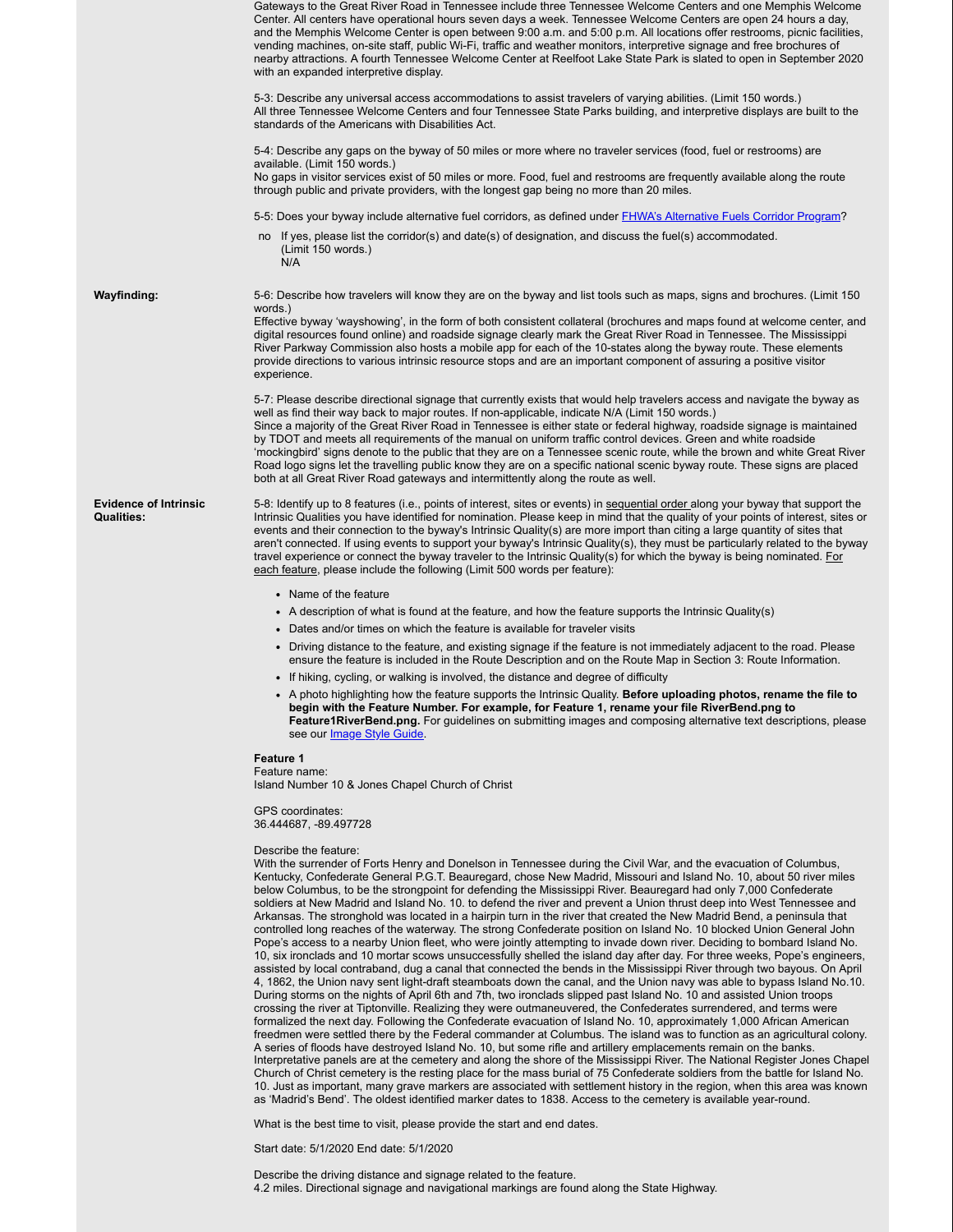If hiking, walking, or cycling are involved, describe the difficulty. Low difficutly. Flat terrain with wide shoulders. Selected photo file name

| File<br><b>Name</b>      | Image owner                                | <b>Alternative text</b>                                                                                                                                 | Image<br>name               | <b>Photo</b><br>release |
|--------------------------|--------------------------------------------|---------------------------------------------------------------------------------------------------------------------------------------------------------|-----------------------------|-------------------------|
| Island<br>No 10<br>1.JPG | Google Maps                                | This roadside Tennessee Historical Society marker interprets the<br>battle for Island No. 10 and related historical sites that still exist<br>today.    | Island No. Yes<br>10 Marker |                         |
| Island<br>No 10<br>2.jpg | Tennessee State<br>Library and<br>Archives | This wintertime scene depicts the Daughters of the Confederacy<br>marker and Tennessee Historical Society marker of the Battle for<br>Island Number 10. | Historical<br>Marker        | Yes                     |

**Feature 2**

Feature name: Reelfoot Lake State Park

GPS coordinates: 36.362963, -89.433358

#### Describe the feature:

Reelfoot Lake is in Lake and Obion counties in northwest Tennessee. A portion of the lake extends into southwestern Kentucky near the town of Fulton, and the lake lies approximately 3 miles east of the Mississippi River. It is the largest natural lake in Tennessee encompassing more than 10,000 acres of water and another 5,000 acres in marshes and hardwood wetlands. It is estimated that more than 40% of the lake has a depth of 3 feet or less. Approximately 30,000 acres of the lake and the surrounding marshes and watersheds are protected. Management of the lake is vested with 3 primary agencies, Tennessee Wildlife Resource Agency, U.S. Fish and Wildlife Service, and the Tennessee Department of Environment and Conservation. Late in 1811, the New Madrid Earthquake caused huge spasms and convulsions that rocked much of North America. The major force of these shocks were centered in the Reelfoot Lake area, which was then a huge cypress forest. On December 16th, the earth's surface rose and sank and the Mississippi River actually turned and flowed backward, pouring into a hissing abyss. This mighty quake created the awesome Reelfoot Lake when more than 15,000 acres of forest land sank beneath the level of the river. Naked trunks remained and one of the world's greatest natural fish hatcheries was created. Historical records show that Davy Crockett hunted in the "land of the shakes" during the early 1830's. Hungry animals and a huge variety of waterfowl moved into this area and make Reelfoot a significant wildlife preserve. Crockett stated in his autobiography that he killed 108 bears in a single year at the lake and frequently made camp at the Bluebank Bayou. Crockett is well remembered in the area, and his hunting cabin still stands south of the lake on State Route 45W. Reelfoot Lake State Park preserves one of the region's most unique environments and has a rich Civiliam Conservation Corps (CCC) history. In 1934, a company of 200 men began building well-crafted Government Rustic style check-in buildings for hunters and fishermen. The CCC continued its work on the park until 1938 when it turned its attention to building two wildlife refuges. The area is a winter home to a large number of waterfowl, such as coots, mallards and Canada geese. It is also famous for nesting eagles who feed on the abundant of fish in these waters. Reelfoot Lake became a Tennessee State Park in 1956. Most of the facilities today date to the 1960's and 1970's, although the Blue Pond area has a restored CCC check-in building and picnic shelter. A new visitor's center, complete with an aviary, natural displays, and interpretive signage is slated to open in September 2020. The lake is a popular year-round destination and robust directional signage guides visitors to the area from state routes 21 and 78.

What is the best time to visit, please provide the start and end dates.

Start date: 12/1/2020 End date: 2/15/2021

Describe the driving distance and signage related to the feature. 2.6 miles

If hiking, walking, or cycling are involved, describe the difficulty. Low difficulty. Flat terrain and wide shoulders along the county highway. Some sidewalks exist in Tiptonville. Selected photo file name

| <b>File</b><br>Name                          | Image owner                                       | <b>Alternative text</b>                                                                                                                                               | Image<br>name                | Photo<br>release |
|----------------------------------------------|---------------------------------------------------|-----------------------------------------------------------------------------------------------------------------------------------------------------------------------|------------------------------|------------------|
| Reelfoot<br>$1$ . jpg                        | <b>Tennessee State</b><br>Parks                   | This image is of a bald eagle perched and hunting atop a dead<br>bald cypress tree in the lake. Eagles and other raptors are<br>prevelant in the lake area            | Eagle on<br>Lake             | <b>Yes</b>       |
| Reelfoot<br>2.jpg                            | Tennessee<br>Department of Tourism<br>Development | This picture is of Reelfoot Lake in evening. Reelfoot Lake is a<br>flooded forest, and boasts many tall bald cypress trees with roots<br>raised above the lake level. | Reelfoot<br>at Twilight      | <b>Yes</b>       |
| Reelfoot<br>$3$ . jpg                        | Tennessee<br>Development                          | This image is of a boardwalk extending between trees along the<br>Department of Tourism shore of Reelfoot Lake.                                                       | Reelfoot<br><b>Boardwalk</b> | <b>Yes</b>       |
| <b>Feature 3</b><br>Feature name:<br>Heloise |                                                   |                                                                                                                                                                       |                              |                  |

GPS coordinates: 36.052475, -89.674302

#### Describe the feature:

This Mississippi River port was once a prominent stop for agricultural trade between the Civil War era and World War II. The landing is still extant and provides immediate access to the river. The port is located along Heloise-Midway Road, one of the state's outstanding roads to explore the Mississippi River up close. It hugs the riverbank and provides great vantage points to the river. Along the road you can also discover representative types of farms and tenant houses associated with agricultural life in this region. The historic cemetery at Chic, near the Free Church of God at Chic, contains burials datingback to the 1850's and documents the number of people who once lived and worked along the river in Dyer County. Heloise is accessible daily, year-round, as weather conditions permit. Visitors are guided by TDOT maintained directional signage from State Route 181. They should bring appropriate shoes for a brief hike and binoculars for sightseeing passing birds, wildlife and boats.

What is the best time to visit, please provide the start and end dates.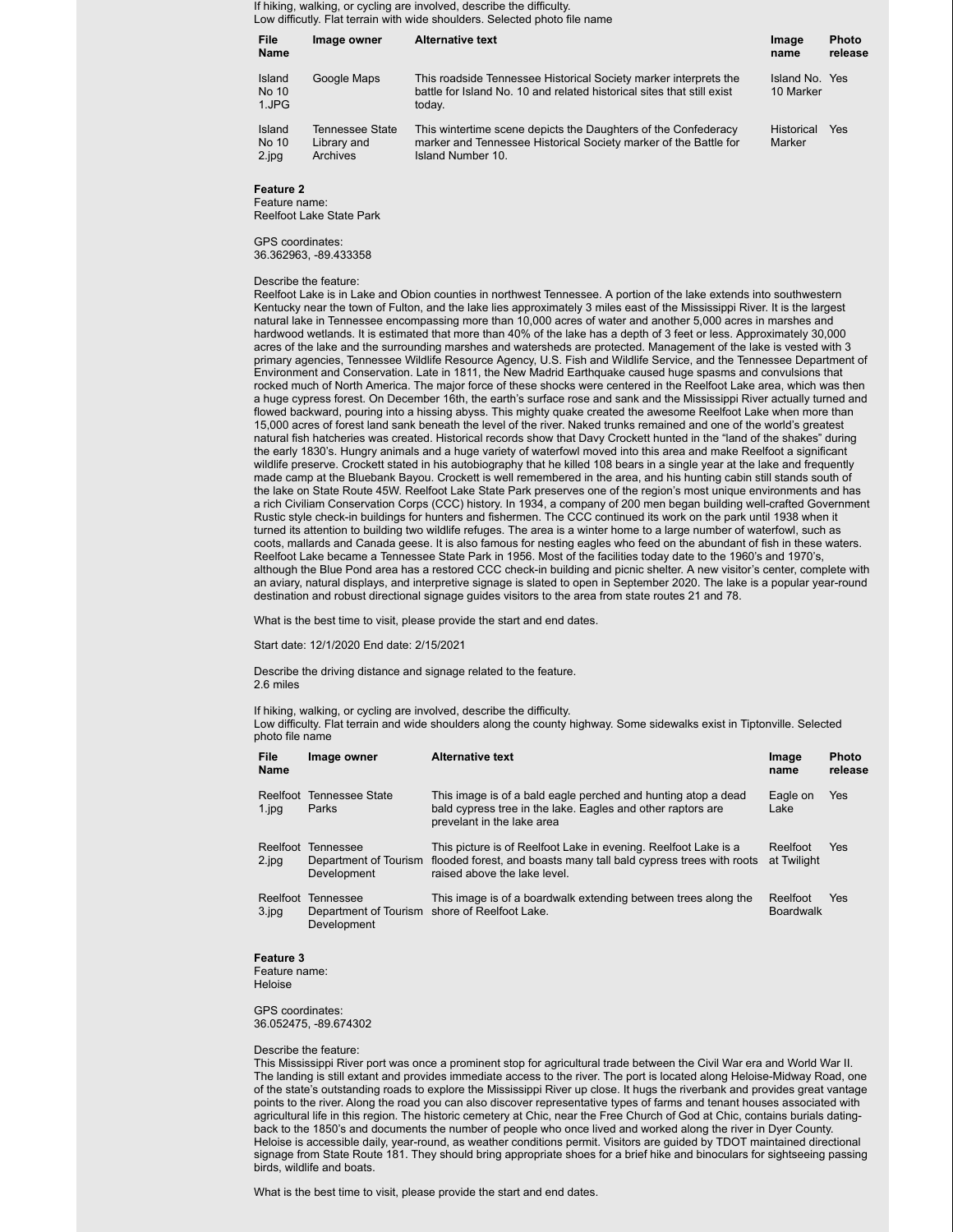Start date: 5/1/2020 End date: 5/1/2020

Describe the driving distance and signage related to the feature. 2.7 miles. Limited directional and interpretive signage.

If hiking, walking, or cycling are involved, describe the difficulty. Low difficulty. Flat terrain with some shoulder and limited local traffic. Selected photo file name

| File<br><b>Name</b>     | Image owner                                           | <b>Alternative text</b>                                                                                     | Image name                                | <b>Photo</b><br>release |
|-------------------------|-------------------------------------------------------|-------------------------------------------------------------------------------------------------------------|-------------------------------------------|-------------------------|
| <b>Heloise</b><br>1.jpg | Tennessee Department of<br><b>Tourism Development</b> | This is a view of the Mississippi River at historic Heloise,<br>TN, looking across to Cottonwood Point, MO. | <b>Mississippi</b><br>River at<br>Heloise | No.                     |
| <b>Heloise</b><br>2.jpg | Tennessee State Library<br>and Archives               | Historic photo of the Cottonwood, MO to Heloise, TN<br>ferry.                                               | <b>Heloise Ferry</b>                      | Yes                     |
| <b>Heloise</b><br>3.JPG | Tennessee Department of<br>Transportation             | Current day roadside view of the Heloise Loop in Finley.<br>TN                                              | Roadside<br>Picture                       | No.                     |

# **Feature 4**

Feature name: Alex Haley State Historic Site

GPS coordinates: 35.673404, -89.576158

Describe the feature:

This 1.5 story weatherboard bungalow was the house of Alex Haley's grandfather, Will Palmer, who operated a respected and profitable lumber mill in Henning. Between 1918 and 1919, Palmer and his wife Cynthia built the ten-room house, complete with a music room and library, that rated among the most modern and fashionable in this rural West Tennessee town. Two years later, in 1921, their daughter Bertha Palmer Haley brought her infant son Alex back home to Henning to stay with her parents while her husband, Simon Haley pursued graduate studies at Cornell University. Haley lived here from 1921 to 1929 and afterward visited the home during many summers. As he later recounted in his popular book "Roots: The Saga of an American Family" (1976) and in many interviews afterward, his Grandmother Palmer was an immense influence on Alex's telling of the family history. Especially as she told her colorful and compelling stories of past, but not forgotten family members. Haley heard those stories and began to develop his own sense of imagination and place while living at this bungalow dwelling. His writings and lectures inspired millions to search for their family history and to learn how their families have played a role in the drama of the American past. The Alex Haley Boyhood Home was listed on the National Register of Historic Places in 1978 and was opened as the first state historic site devoted to African American History later that decade. After his death in 1992, Haley was buried in the front yard of the home he recalled so fondly. TDOT maintains directional signage to guide visitors to the site from state routes 209 and 87, and US-51. The house, as well as the museum and interpretive center is open between 10:00 a.m. and 5:00 p.m. Monday through Saturday.

What is the best time to visit, please provide the start and end dates.

Start date: 5/1/2020 End date: 5/1/2020

Describe the driving distance and signage related to the feature. 0.9 miles from the route. Directional signage is present.

If hiking, walking, or cycling are involved, describe the difficulty. Low difficulty. Flat terrain and wide shoulder along local roads. Selected photo file name

| <b>File Name</b>         | Image owner                                               | <b>Alternative text</b>                                                                                                         | Image Photo        | name release |
|--------------------------|-----------------------------------------------------------|---------------------------------------------------------------------------------------------------------------------------------|--------------------|--------------|
| Alex Haley<br>Home.jpg   | Tennessee Department<br>of Transportation                 | This is a picture of the Alex Haley home and property.                                                                          | Alex<br>Haley      | Yes          |
| Alex Haley               | Tennessee Department<br>Museum.jpg of Tourism Development | This is a picture of the on-site interpretive center at Alex Haley<br>State Historic Site.                                      | Alex<br>Haley<br>2 | <b>Yes</b>   |
| Alex<br>Henning<br>3.jpg | Tennessee Department<br>of Tourism Development            | This is a picture of the Tennessee Historical Society roadside<br>marker at the Alex Haley site. The home is in the background. | Alex<br>Haley<br>3 | <b>Yes</b>   |

**Feature 5**

Feature name: Canaan Baptist Church

GPS coordinates: 35.566261, -89.646268

Describe the feature:

Built from 1916 to 1917, the Canaan Baptist Church in Covington is listed in the National Register of Historic Places. Its Criterion A listing signifies its role in the social history, religious history, and ethnic heritage of African Americans in the area. As the oldest and primary African American Missionary Baptist church in the area, Canaan is still a significant social, political and religious center of the Africa-American community. The Canaan Baptist Church was organized in 1868 two miles northwest of Covington by a former slave, the Reverend Jupiter Williams. Williams served as pastor until 1871 when he resigned due to ill health from his time under slavery. Reverend William Adams brought the congregation into Covington in the 1880's and built a small frame church on North Main Street. In 1916-1917, the frame church was torn down and replaced by the current brick structure under the direction of Reverend William J. Clark. Just north of the southeast entrance is a dedication stone which reads, "Canaan Bapt. Church, organized 1868…" Canaan's pivotal church leader of the twentieth century was Reverend John Henry Seward, a dentist by profession, who served the congregation from 1931 to 1966. During his pasturage the church renovated its interior, added a balcony and electricity. The congregation began many programs that brought the church to statewide, nationwide and international involvement. Visitors can view the church's interior features and detailing, original stained-glass windows and learn of the congregation's importance to the West Tennessee African American community daily between 9:00 a.m. and 5:00 p.m.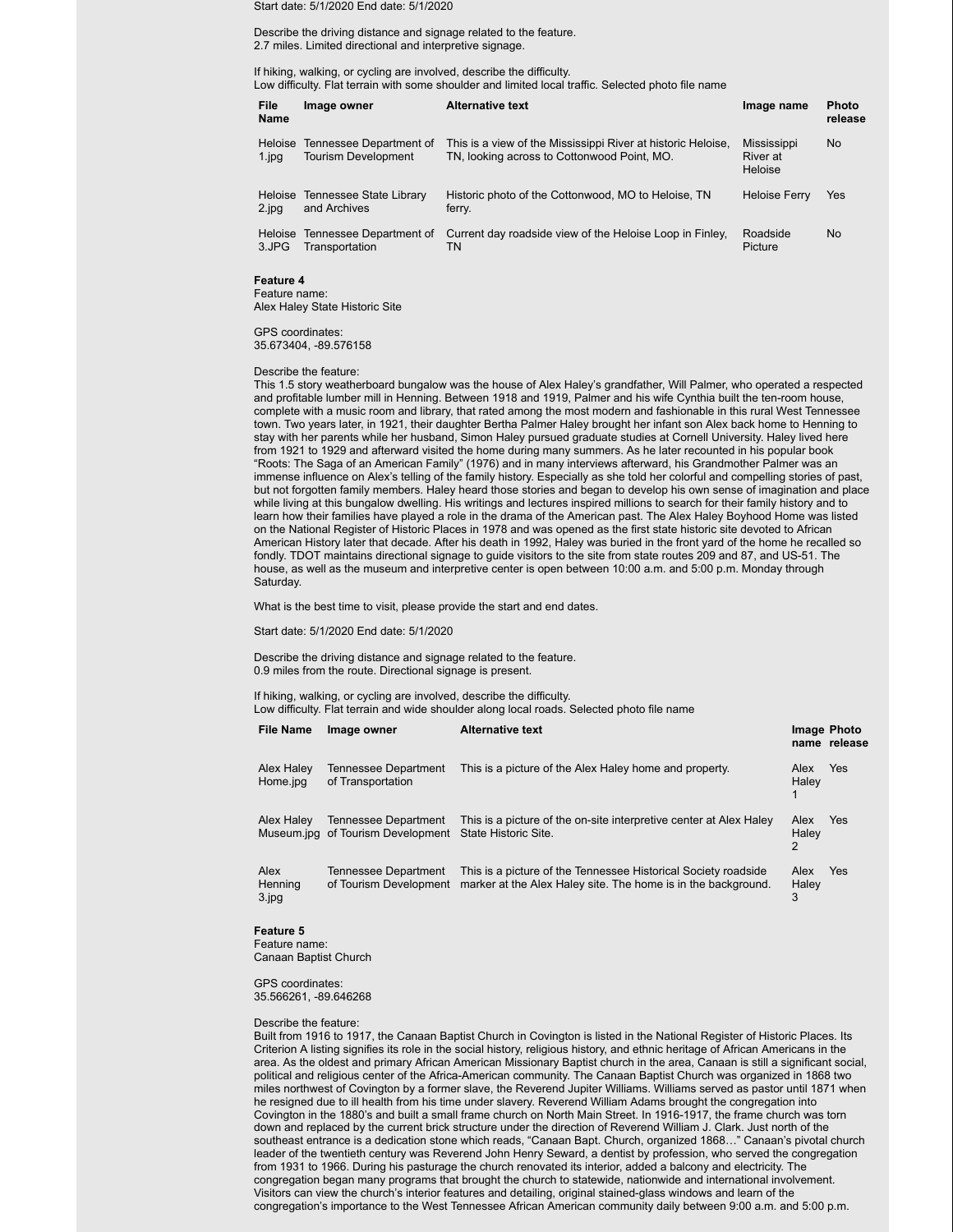Services are conducted Wednesday evenings and Sunday mornings. Brown (historic) state and local directional signage to the site is present throughout downtown Covington along State Route 51.

What is the best time to visit, please provide the start and end dates.

Start date: 5/1/2020 End date: 5/1/2020

Describe the driving distance and signage related to the feature. 0.1 miles. No directional signage present.

If hiking, walking, or cycling are involved, describe the difficulty. Low difficulty. Flat terrain and sidewalks available along the local street. Selected photo file name

| File<br><b>Name</b> | Image owner                                | <b>Alternative text</b>                                                                                         | Image<br>name   | <b>Photo</b><br>release |
|---------------------|--------------------------------------------|-----------------------------------------------------------------------------------------------------------------|-----------------|-------------------------|
| Canaan<br>1.JPG     | Tennessee Department<br>of Transportation  | This is the road-front view of the Canaan Baptist Church,<br>including front entrance and stained glass window. | Canaan Yes      |                         |
| Canaan<br>2.png     | <b>Tipton County Historical</b><br>Society | This historic photo features the inside of the church, including<br>pews and the pulpit.                        | Canaan Yes<br>2 |                         |
| Canaan<br>3.JPG     | Tennessee Department<br>of Transportation  | This is the keystone dedication to the church, dating back to the<br>1916.                                      | Canaan Yes<br>3 |                         |
| Feature 6           |                                            |                                                                                                                 |                 |                         |

Feature name: Fort Pillow State Historic Park

GPS coordinates: 35.632342, -89.852532

#### Describe the feature:

The Civil War earthwork and battleground, listed as a National Historic Landmark, occupies a Mississippi River bluff in Lauderdale County. Late in the spring of 1861, Confederate troops from Arkansas built a battery at the site to control a bend in the river. Major General Gideon Pillow subsequently ordered the construction of a thirty-acre enclosure with numerous batteries below, in, and atop the bluff. It soon took on his name. After the Union Army took control of the fort, it was manned with U.S. Colored Troops. In 1864, Confederates retook the fort, killing hundreds of the African American soldiers. Participants, and later historians, have described the battle as a massacre, making the fort and the battle among the most infamous of the war. The controversial battle at Fort Pillow shaped the legacy of how prisoners of war were treated, even in modern day conflicts. Visitors can walk the earthworks, learn from the displays and artifacts in the Ft. Pillow Museum Center and view the 2008 interpretive film "The Fort Pillow Story". The facility is open daily, from 8:00 a.m. until 4:00 p.m. State maintained interpretative and directional signage is present from State Route 187 and along Crutcher Lake Road.

What is the best time to visit, please provide the start and end dates.

Start date: 5/1/2020 End date: 5/1/2020

Describe the driving distance and signage related to the feature. Along the route. Directional and interpretive signage is present.

If hiking, walking, or cycling are involved, describe the difficulty.<br>Low difficulty, Flat terrain with a wide shoulder and low traffic volume. Selected photo file nai  $\overline{\phantom{a}}$  in with a wide shoulder and low trafficient

| Low difficulty. Fiat terrain with a wide shoulder and low trainc volume. Selected prioto life hanne |  |  |  |
|-----------------------------------------------------------------------------------------------------|--|--|--|
|                                                                                                     |  |  |  |

|                          | File Name Image owner                                 | <b>Alternative text</b>                                                                      | Image<br>name  | <b>Photo</b><br>release |
|--------------------------|-------------------------------------------------------|----------------------------------------------------------------------------------------------|----------------|-------------------------|
| Fort Pillow<br>2.png     | Tennessee State Parks                                 | This is a picture of the interpretive center at the Ft.<br><b>Pillow State Historic Site</b> | Ft<br>Pillow 2 | Yes                     |
| Fort Pillow<br>$3$ . jpg | Tennessee State Parks                                 | This is the entry sign to Ft. Pillow State Historic Park. Ft.                                | Pillow 1       | Yes                     |
| Ft<br>Pillow.jpg         | Tennessee Department of<br><b>Tourism Development</b> | This image is from inside Ft. Pillow and includes<br>replica cannon and fort walls.          | Ft<br>Pillow 1 | Yes                     |

## **Feature 7**

Feature name: Memphis in May International Festival

GPS coordinates: 35°08'38.7"N, 90°03'16.9"W

#### Describe the feature:

The Memphis in May International Festival is a month-long collection of events held throughout the city that promotes Memphis' culture, fosters economic growth and enhances international awareness through education. Events held during the month include the Beale Street Music Festival, '901 Fest', the World Championship Barbeque Cooking Contest, the Great American River Run. Each year, festival organizers select a country to feature while honoring emissaries of that country. Events are themed to that country's culture, Memphis' economic ties to that country are recognized and educational exhibits are developed. Local culture is also a tremendous part of the festival. The World Championship Barbeque Cookoff has been part of the festival since 1977 and has grown to become one of the largest such events in the country. Special theatrical performances are put on by competing barbeque teams, and special judging categories exist to recognize exemplary meats and rubs, unique to the Memphis area. The Beale Street Music Festival also pays homage to the area's music legacy by featuring local and blues acts as part of the weekend long event. Memphis in May activities are held temporarily, with times and days advertised widely to visitors ahead of time. The occurrence is the largest annual event in the Tennessee section of the Great River Road.

What is the best time to visit, please provide the start and end dates.

Start date: 4/15/2020 End date: 5/31/2020

Describe the driving distance and signage related to the feature. Along the route. Directional and temporary traffic control signage is present.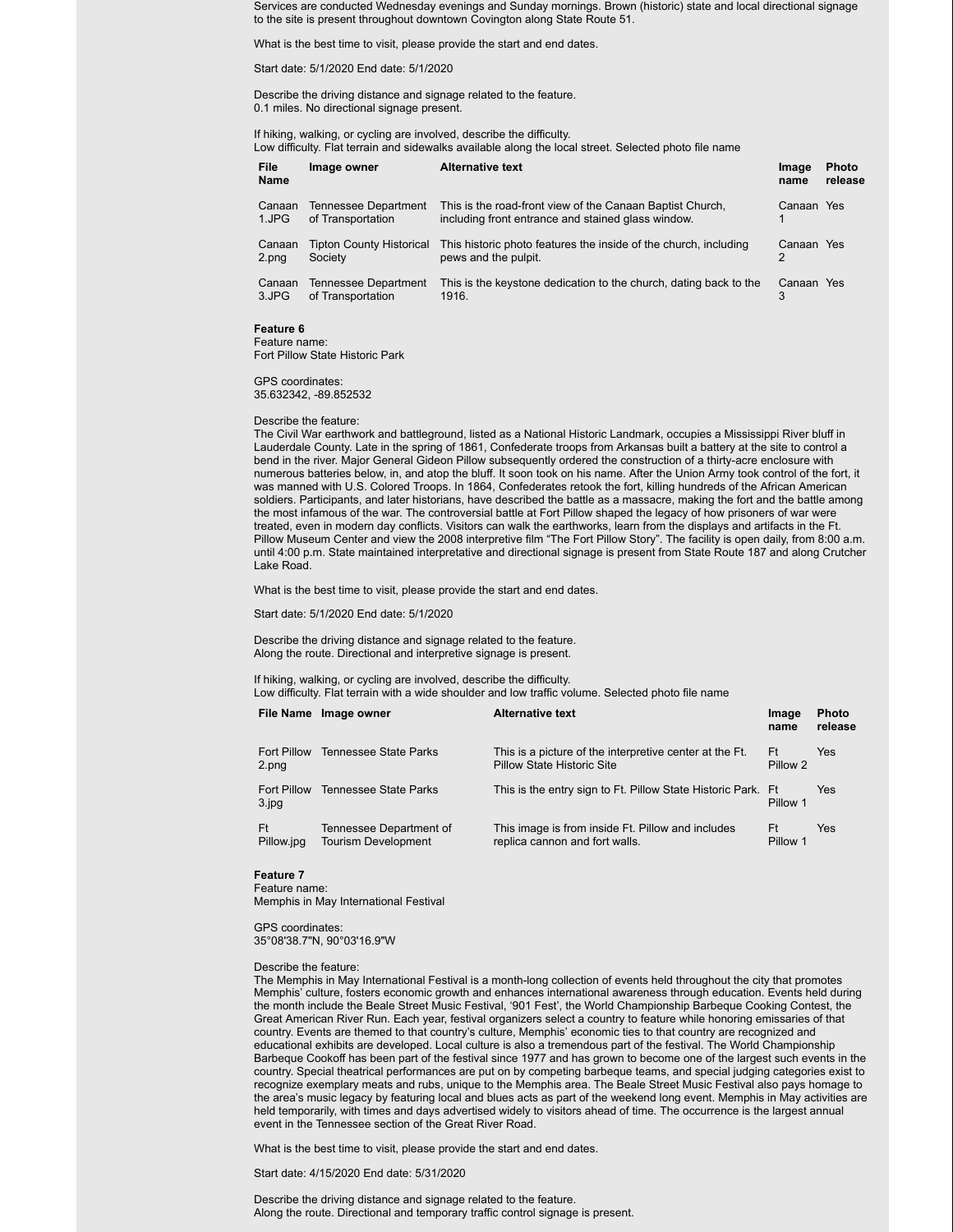If hiking, walking, or cycling are involved, describe the difficulty.

Low difficulty. Sidewalks are widely available and streets are temporarily closed to motorized traffic. Selected photo file name

|                                       | File Name Image owner                                    | <b>Alternative text</b>                                                                                                                                             | Image<br>name           | <b>Photo</b><br>release |
|---------------------------------------|----------------------------------------------------------|---------------------------------------------------------------------------------------------------------------------------------------------------------------------|-------------------------|-------------------------|
| <b>Memphis</b><br>in May<br>$1$ .jpg  | Tennessee<br>Development                                 | This image is the Beale Street Music Festival main stage and<br>Department of Tourism crowd during the Memphis in May festival                                      | Memphis Yes<br>in May 1 |                         |
| <b>Memphis</b><br>in May<br>2.JPG     | Memphis in May<br>International Festival                 | This image is an overhead view of the Beale Street Music<br>Festival during evening. The Mississippi River, Memphis skyline<br>and Pyramid are all in the distance. | Memphis Yes<br>in May 2 |                         |
| <b>Memphis</b><br>in May<br>$3$ . jpg | <b>Tennessee</b><br>Department of Tourism<br>Development | This image is of beef brisket being chopped and prepared for<br>judging at the World Championship BBQ Competition.                                                  | Memphis Yes<br>in May 3 |                         |

## **Feature 8**

Feature name: South Main Arts District (Memphis)

GPS coordinates: 35.132819, -90.058964

Describe the feature:

The South Main Arts District in Memphis begins at Beale Street and continues south to Crump Boulevard. The neighborhood is an eclectic mixture of historic buildings, restaurants, night clubs, and has a high concentration of art galleries and theatres. The area is listed on the National Register of Historic Places and includes notable Memphis locations such as the National Civil Rights Museum, Central Station, the Arcade Restaurant and Earnestine and Hazel's. On the last Friday of each month, an event called "Trolley Night" is put on by the South Main Association, as well as owners of the South Main businesses and art galleries. For three hours that evening, free trolley service up and down Main Street shuttles visitors to open art galleries, and area shops and restaurants. The South Main Arts District is walkable and well lit, with directional signage from downtown Memphis.

What is the best time to visit, please provide the start and end dates.

Start date: 5/1/2020 End date: 5/1/2020

Describe the driving distance and signage related to the feature. Along the route. Directional and interpretive signage is well maintained.

If hiking, walking, or cycling are involved, describe the difficulty. Low difficulty. Sidewalks widely available. Selected photo file name **File Name Image owner Alternative text Image**

|                | $\overline{ }$ $\overline{ }$ $\overline{ }$ $\overline{ }$ $\overline{ }$ $\overline{ }$ $\overline{ }$ $\overline{ }$ $\overline{ }$ $\overline{ }$ $\overline{ }$ $\overline{ }$ $\overline{ }$ $\overline{ }$ $\overline{ }$ $\overline{ }$ $\overline{ }$ $\overline{ }$ $\overline{ }$ $\overline{ }$ $\overline{ }$ $\overline{ }$ $\overline{ }$ $\overline{ }$ $\overline{ }$ $\overline{ }$ $\overline{ }$ $\overline{$ | AILCHIQUVC LCAL                                        | шаус<br>name | гнош<br>release |
|----------------|-----------------------------------------------------------------------------------------------------------------------------------------------------------------------------------------------------------------------------------------------------------------------------------------------------------------------------------------------------------------------------------------------------------------------------------|--------------------------------------------------------|--------------|-----------------|
| <b>Memphis</b> | Tennessee Department of                                                                                                                                                                                                                                                                                                                                                                                                           | This image is of the facade and marguis for the        | South        | Yes             |
| Art 1.jpg      | <b>Tourism Development</b>                                                                                                                                                                                                                                                                                                                                                                                                        | Arcade Restaurant in Memphis.                          | Main 1       |                 |
| <b>Memphis</b> | Memphis Area Chamber of                                                                                                                                                                                                                                                                                                                                                                                                           | This image depicts the famous Memphis trolley          | South        | Yes             |
| Art 2.jpg      | Commerce                                                                                                                                                                                                                                                                                                                                                                                                                          | embarking down South Main Street.                      | Main 2       |                 |
| <b>Memphis</b> | Tennessee Department of                                                                                                                                                                                                                                                                                                                                                                                                           | This image depicts a sidewalk art sale at a storefront | South        | Yes             |
| Art 3.jpg      | <b>Tourism Development</b>                                                                                                                                                                                                                                                                                                                                                                                                        | along South Main in Memphis.                           | Main 3       |                 |

**Feature 9**

Feature name: Mud Island River Park & Museum

GPS coordinates: 35.169996, -90.053422

#### Describe the feature:

Mud Island River Park is a unique 52 acre recreational, educational and entertainment facility dedicated to telling the story of the mighty Mississippi River and its people. It houses the 18-gallery Mississippi River Museum; which contains a permanent collection of over 5,000 artifacts in support of its mission to preserve and promote the natural and cultural history of the Lower Mississippi River Valley. Museum exhibits detail the valley's creation and settlement from the Native American inhabitants to European explorers; the Civil War on the river, complete with a full scale Union gunboat engaged in battle with Confederate land troops; and the development of Delta Music from early Blues to today's Rock-n-Roll. Other attractions at Mud Island River Park include the Riverwalk, a half mile long scale model of the lower Mississippi River complete with 20 scale model replica river cities and 68 free standing text panels; The Adventure Center which offers canoe, kayak, pedal boat and bike rentals; a 5,000 seat Amphitheatre which offers seasonal concerts; gift shops; food concessions and banquet facilities and marina. Mud Island River Park is open during daylight hours daily and is well marked on directional signage maintained by both TDOT and the City of Memphis. The Mississippi River Museum is open daily from 9:00 a.m. to 4:00 p.m. Non-rigorous hiking and outdoor exploration of the island and surrounding river is encouraged.

What is the best time to visit, please provide the start and end dates.

Start date: 5/1/2020 End date: 5/1/2020

Describe the driving distance and signage related to the feature. 2.0 miles. Flat terrain with directional signage along the local streets.

If hiking, walking, or cycling are involved, describe the difficulty. Low difficulty. Urban travel with sidewalks and pedestrian bridge available. Selected photo file name

**File Name** **Photo**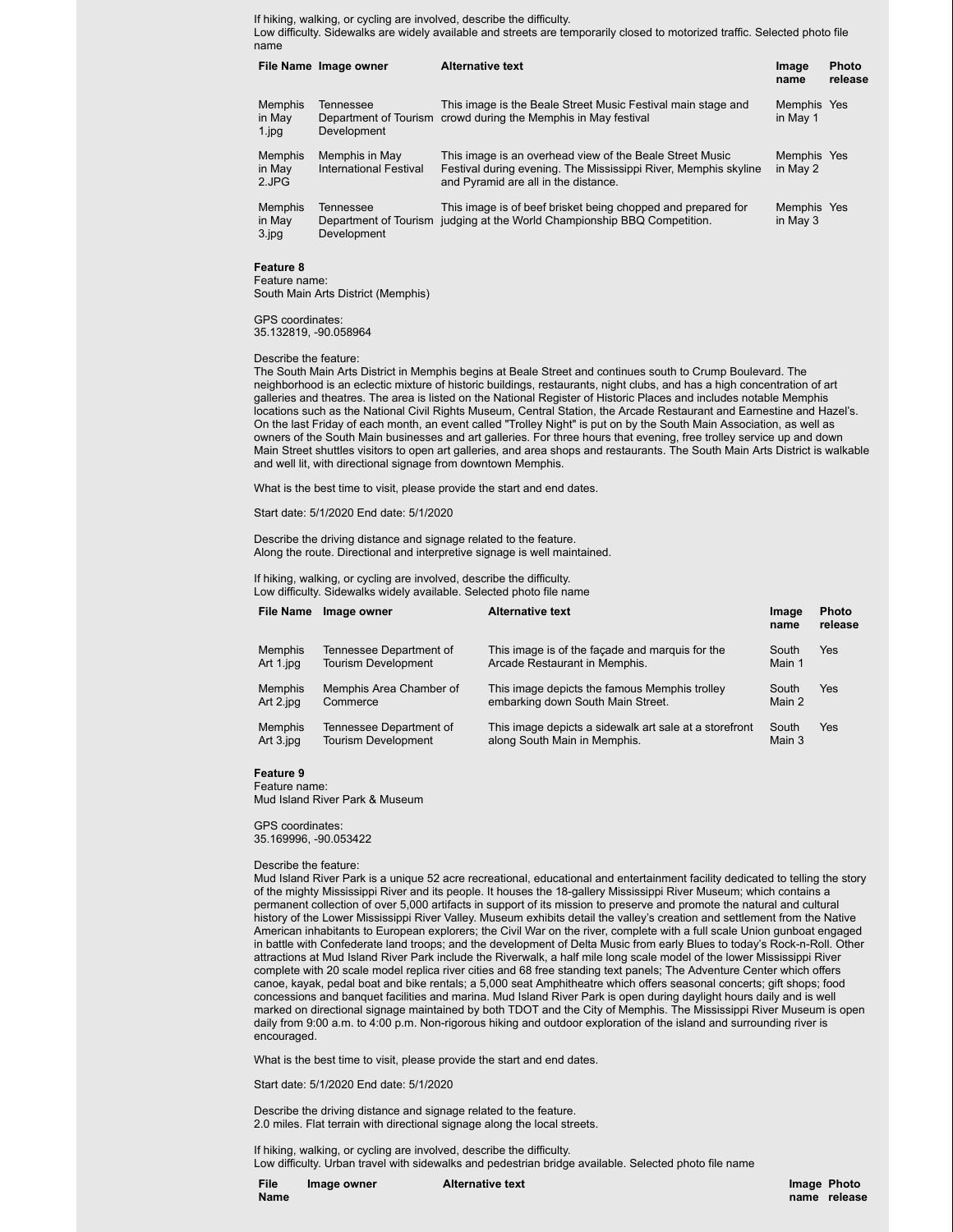| File<br>Name                 | Image owner                                           | <b>Alternative text</b>                                                                                                                 | Image Photo        | name release |
|------------------------------|-------------------------------------------------------|-----------------------------------------------------------------------------------------------------------------------------------------|--------------------|--------------|
| Mud<br>Island<br>$1$ . $ppq$ | <b>Tennessee Department</b><br>of Tourism Development | This image depicts the artistic 'Memphis' sculpture facing the<br>Mississippi River. It announces arrival to the city to those boating. | Mud<br>Island      | Yes          |
| Mud<br>Island<br>2.jpg       | Memphis Area Chamber<br>of Commerce                   | This image depicts the Mud Island river walk and Mississippi River<br>Museum entrance.                                                  | Mud<br>Island<br>2 | Yes          |
| Mud<br>Island<br>3.jpg       | <b>Tennessee Department</b><br>of Tourism Development | This image depicts the Mud Island river park during evening.                                                                            | Mud<br>Island<br>3 | Yes          |

# **Feature 10**

Feature name: National Civil Rights Museum at the Lorraine Hotel

GPS coordinates: 35.134904, -90.057614

#### Describe the feature:

The inspirational "I have a dream" speech delivered by Dr. Martin Luther King, Jr. in 1963 during the March on Washington, has been a long-time anthem of hope for generations of citizens and immigrants into the region. The struggle for civil rights and dignity for all continues to play a major role in our society as showcased at the National Civil Rights Museum in downtown Memphis. Cut down by an assassin's bullet on April 4, 1968 as he stood on the balcony of the Lorraine Motel in Memphis, Dr. King had years earlier become the leader of the movement for freedom for the disenfranchised across America and beyond. In order to fully acknowledge the legacy and historical contributions of Dr. King, his early advocacy is noted in the museum. This includes 1950's calls for world disarmament, the end of apartheid in South Africa, a global war on poverty, and his rallying cry for assistance to American blacks to overcome centuries of racism and discrimination. Forty years later, as Dr. King is remembered and honored at the museum, it is imperative to place him in context of the movement for equality, freedom and justice that he helped to make and that made him. Dr. King was not static but rather flowed with the dynamics of the movement, not unlike our mighty Mississippi River as it carves a path despite human efforts to manipulate its flow. Through his sermons and speeches, the gifted orator offered his people a construct that explained their status, urged unity and conveyed with conviction that they would succeed in their quest to secure the rights of equality, liberty and justice. The museum exhibits tell the story of the struggle for civil rights from the arrival of the first Africans in the British colonies in 1619 to the assassination of Dr. King in 1968. The museum is open daily between 10:00 a.m. and 5:00 p.m. The museum and free parking are well marked by directional signage from I-140 and throughout downtown Memphis.

What is the best time to visit, please provide the start and end dates.

Start date: 4/29/2020 End date: 4/29/2020

Describe the driving distance and signage related to the feature. 0.1 mile.Flat terrain with directional and interpretive signage along the local street.

If hiking, walking, or cycling are involved, describe the difficulty.

Low difficulty. Sidewalks widely available. Selected photo file name

| File<br>Name               | Image owner                                           | <b>Alternative text</b>                                                                                                               | Image Photo            | name release |
|----------------------------|-------------------------------------------------------|---------------------------------------------------------------------------------------------------------------------------------------|------------------------|--------------|
| Civil<br>Right<br>1.jpg    | <b>Tennessee Department</b><br>of Tourism Development | This image shows the Lorraine Motel and marguis, with the National<br>Civil Rights Museum and Memphis skyline in the background.      | Civil<br><b>Rights</b> | Yes          |
| Civil<br>Right<br>$2$ .jpg | <b>National Civil Rights</b><br><b>Museum</b>         | This image depicts an exhibit of the Montgomery Bus Boycott inside<br>the National Civil Rights Museum.                               | Civil<br><b>Rights</b> | Yes          |
| Civil<br>Right<br>3.jpg    | Tennessee Department<br>of Tourism Development        | This image depicts the front of the National Civil Rights Museum,<br>with the Lorraine Hotel immediately to the right of the picture. | Civil<br>Rights<br>3   | Yes          |

#### **Feature 11**

Feature name: Chucalissa and the C. H. Nash Museum

GPS coordinates: 35.062514, -90.129971

#### Describe the feature:

Chucalissa, administered by the University of Memphis, allows visitors to step back in time to explore the culture of a people that flourished before the first Europeans landed in America. Chucalissa is a Choctaw word for "abandoned house". The archaeological remains tell us that the site was occupied, abandoned and reoccupied several times between 1000 and 1500 A.D. This site was part of a large political system called the Mississippian culture. At its height in the 15th century, Chucalissa was home to between 800 to 1000 residents. The interpretive C.H. Nash Museum curates an extensive collection of artifacts recovered from excavations of the site. The exhibitions discuss the history of the Native Americans in the southeastern United State and their life on the Mississippi River. The museum includes an expansive outdoor archeological display and is open daily from 9:00 a.m. to 5:00 p.m.

What is the best time to visit, please provide the start and end dates.

Start date: 5/1/2020 End date: 5/1/2020

Describe the driving distance and signage related to the feature. 4.5 miles. Directional signage available along the state highway and local street.

If hiking, walking, or cycling are involved, describe the difficulty. Low difficulty. Flat terrain, but not full sidewalks along the route. Selected photo file name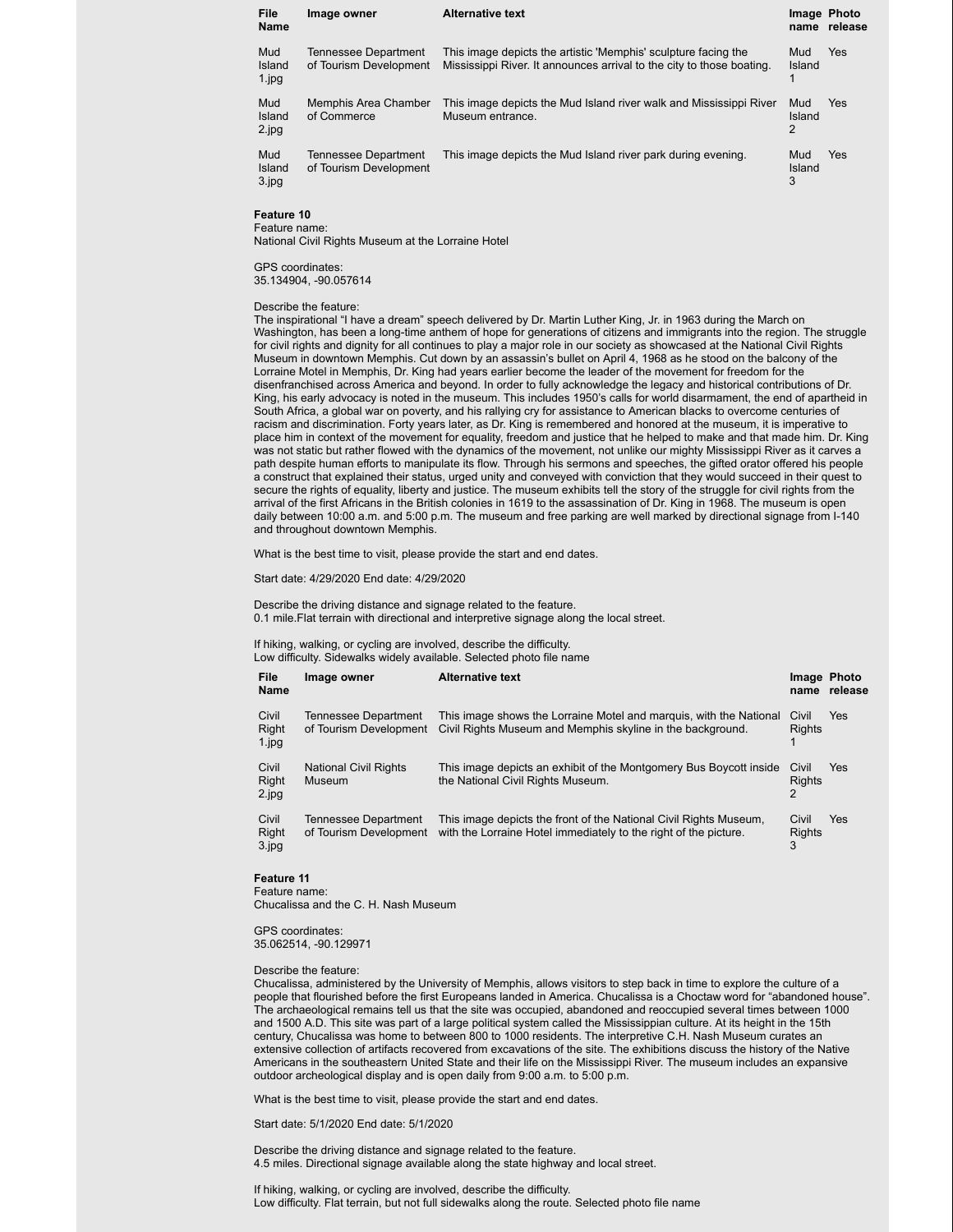|           |                                            | File Name Image owner Alternative text                                                                         | Image<br>name       | <b>Photo</b><br>release |
|-----------|--------------------------------------------|----------------------------------------------------------------------------------------------------------------|---------------------|-------------------------|
| 1.jpg     | Chucalissa University of<br><b>Memphis</b> | This image depicts the C.H. Nash museum at Chucalissa.                                                         | Chucalissa Yes      |                         |
| 2.jpg     | Chucalissa University of<br><b>Memphis</b> | This image depicts the replica mound-top Native American dwellings<br>which at one time inhabited Chucalissa.  | Chucalissa Yes<br>2 |                         |
| $3$ . jpg | Chucalissa University of<br><b>Memphis</b> | This image depicts a large replica Native American meeting house atop Chucalissa Yes<br>a mound at Chucalissa. |                     |                         |

**Feature 12** Feature name:

National Ornamental Metal Museum

GPS coordinates: 35.123461, -90.074894

#### Describe the feature:

The first European structure built on these grounds was a cabin put up by French explorers looking for a lost crew member in 1682. Several forts were to follow, but by far the most long lasting and significant was Fort Pickering. The site was named for Thomas Pickering, George Washington's Secretary of War, however, it became less significant after the country purchased the Louisiana Territory from France. During the Civil War a newer, more sophisticated fort was built after the fall of Memphis and garrisoned with U.S. Colored Troops. Federal engineers hallowed out the tallest Indian mound on the site and installed an underground powder magazine, which converted the strategic site into a formidable redoubt commanding the north entrance to the Tennessee Chute of the Mississippi River. After the war, the fort became the site of Jackson Mounds amusement park. The park had a three-story dance pavilion constructed atop the hallowed Indian mound. A shooting gallery, bowling alley and other entertainments were later added onsite. Most of these operations were closed and removed around 1900. An existing complex of buildings at the Fort Pickering site, became known as the United States Marine Hospital, and the hospital site was selected in 1881. The hospital's origin dates to July 16, 1798, when President John Adams signed an act of Congress creating the Marine Hospital Service. This act was designed to administer aid to sick and disabled seamen and was the forerunner to the U.S. Public Health Service. The site of the Marine Hospital was selected in 1881 out of what was then known as the Fort Pickering site, a separate town eighteen years older and, at one time, larger than Memphis. Six buildings comprised the original hospital district: the surgeon's house, a stable, the executive building, two wards and a laundry-dining room. The two surviving buildings from 1884 are on the National Register of Historic Places. Although the hospital was originally intended to serve the needs of seamen, it was used at various times by the Coast Guard, cadets of the state maritime academies, members of the Coast and Geodetic Survey, Public Health fieldmen, the Army Corps of Engineers, and employees and federal workers injured on duty. In 1951, this expanded program was reflected in the change of the official name of the facility to the United States Public Health Service Hospital. The hospital was closed in 1965. In 1970, the property was divided. The Federal government retained the eastern end of the site, and the City of Memphis acquired the western end, which it has leased to the National Ornamental Metal Museum, a one-of-a-kind attraction. The museum is open daily between 9:00 a.m. and 5:00 p.m. Displays explain the history of the buildings and the site, while expansive metal creations show the skill of ornamental metal craftsmen from around the world.

What is the best time to visit, please provide the start and end dates.

Start date: 5/1/2020 End date: 5/1/2020

Describe the driving distance and signage related to the feature. Along the route. Directional signage available on the state highway.

If hiking, walking, or cycling are involved, describe the difficulty.

low difficulty. Flat terrain and some sidewalks available with wide shoulders. Selected photo file name

| File Name                      | Image owner                         | <b>Alternative text</b>                                                                                           | Image<br>name | <b>Photo</b><br>release |
|--------------------------------|-------------------------------------|-------------------------------------------------------------------------------------------------------------------|---------------|-------------------------|
| Metal<br>Museum<br>$1$ . $ppq$ | National Ornamental<br>Metal Museum | This image depicts the ornate rod-iron gate entrance to the<br>National Ornamental Metal Museum property.         | Metal         | Yes                     |
| Metal<br>Museum<br>2.jpg       | National Ornamental<br>Metal Museum | This image depicts the metal gazebo overlooking the Mississippi<br>River at the National Ornamental Metal Museum. | Metal<br>2    | Yes                     |
| Metal<br>Museum<br>3.jpg       | National Ornamental<br>Metal Museum | This image is of the main building and museum hall at the National<br><b>Ornamental Metal Museum</b>              | Metal<br>3    | Yes                     |

#### **Feature 13**

Feature name:

Memphis Area Music Sites (Graceland, Beale St., Stax Records,

GPS coordinates: 35.140002, -90.052722

#### Describe the feature:

Memphis is a legendary music destination. Artists like Elvis Presley, B.B. King, Roy Orbison, Carl Perkins, Tina Turner, Jerry Lee Lewis and Issac Hayes have all passed through and credited the inspiration they found in Memphis. Not only do these artists continue to be popular, but they also continue to inspire new generations of artists. While in Memphis, the following culturally significant sites help to better explain Memphis' music legend: - Graceland: Elvis Presley's home and burial place, listed on the National Register of Historic Places, is a magnet for music fans and visitors to the area. A large museum and artifact warehouse is also found on-site. - Beale Street: From the 1870's through the 1960's Beale Street was known for blues and jazz clubs and music halls, predominately owned by African Americans. The street is now closed to motorized traffic, is recognized as a world-famous entertainment district and plays host to numerous large-scale music events annually. - Sun Studios: This recording studio was opened by rock-n-roll pioneer Sam Phillips in 1950. Reputedly the first rock-n-roll single "Rocket 88" was recorded on site in 1951 by Jackie Brenton and his Delta Cats. - Stax Records / Stax Museum of America Soul Music: Dubbed 'Soulsville USA', this museum pays homage to soul music and the artists that recorded at Stax Records. Artists such as: Issac Hayer, Otis Redding, Albert King and Booker T. and the MGs, and many more. This feature is unique in that it encompasses a number of culturally significant sites. Graceland and Beale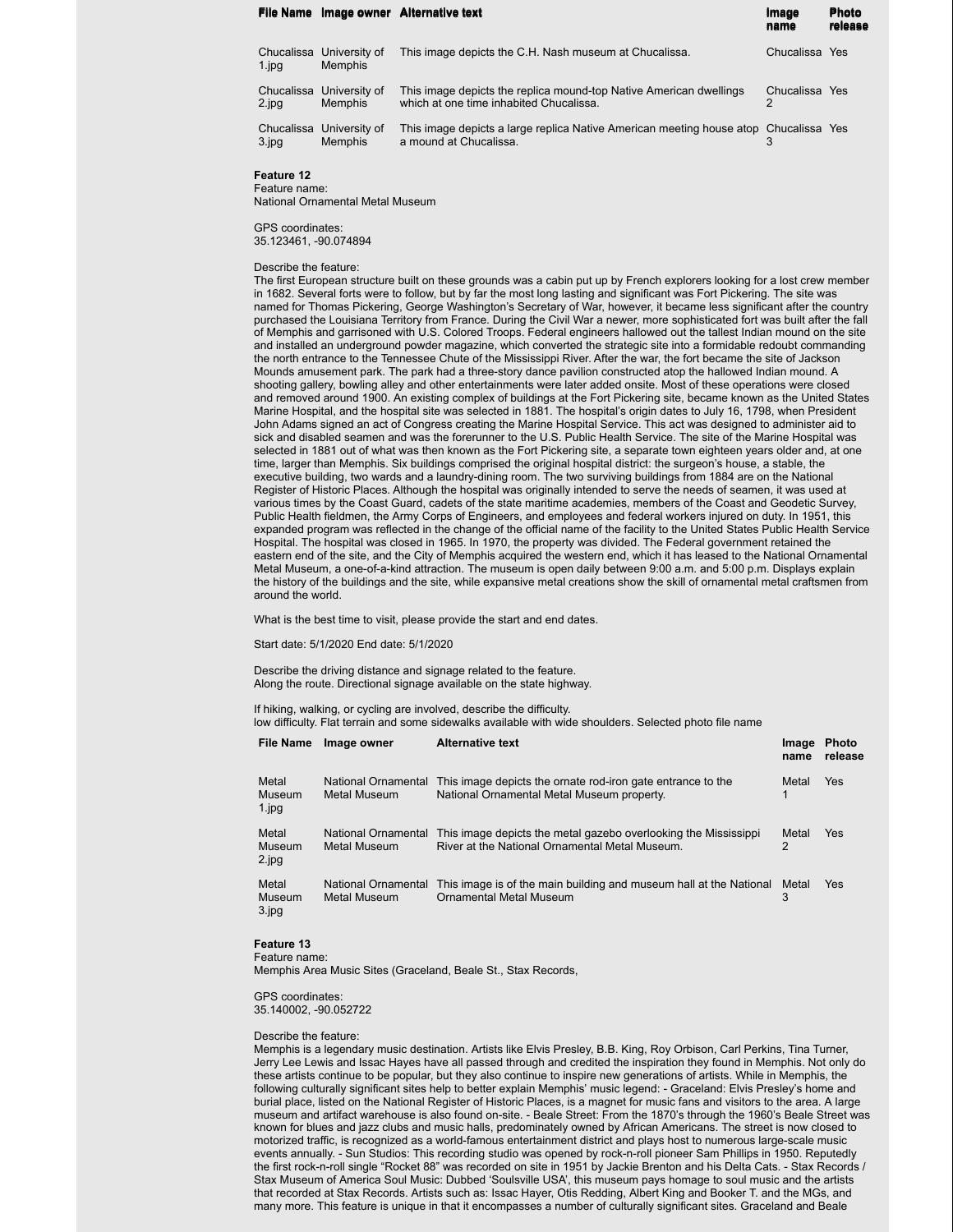Street are clearly marked by directional signage maintained by TDOT on local state highway and interstate routes. Interpretive panels are maintained by the Tennessee Historical Commission for all sites. Generally, sites are all open daily.

What is the best time to visit, please provide the start and end dates.

Start date: 5/1/2020 End date: 5/1/2020

Describe the driving distance and signage related to the feature. Multiple sites. Directional signage is present along state highways and local streets.

If hiking, walking, or cycling are involved, describe the difficulty. Low difficulty. Generally flat terrain in an urban setting. Public transit and sidewalks generally available. Selected photo file name

| File<br>Name | Image owner                                          | <b>Alternative text</b>                                                                                                                              | Image Photo    | name release |
|--------------|------------------------------------------------------|------------------------------------------------------------------------------------------------------------------------------------------------------|----------------|--------------|
| 1.jpg        | Music Tennessee Department<br>of Tourism Development | This image depicts a Beale Street Steppers looking down Beale Street<br>as evening approaches. Colorful marguis and storefronts adorn the<br>street. | Music Yes      |              |
| 2.jpg        | Music Tennessee Department<br>of Tourism Development | This image depicts the front of Graceland Mansion in springtime.                                                                                     | Music Yes<br>2 |              |
| 3.jpg        | Music Tennessee Department<br>of Tourism Development | This image depicts the neon lit marguis as Stax Records with the<br>message "The Museum of American Soul Music".                                     | Music Yes<br>3 |              |

## **Feature 14**

Feature name: Cotton Exchange Museum

GPS coordinates: 35.143486, -90.054724

#### Describe the feature:

Occupying the first floor of the 1910 Exchange Building in downtown Memphis, the Memphis Cotton Museum is a renovated space offering a glimpse into the importance of cotton on the history of the Mississippi Delta, the story of those who depend on cotton as a revenue source and the significance of the crop in today's marketplace. Interpretive displays show how cotton is farmed and brought to market, the history of cotton in America, and how it is used in modern products. A children's exhibit provides horticultural insights and lets children 'score' cotton samples as if it was just received from a riverboat at the nearby Memphis public landing. The most impressive feature of the museum is a life-sized trading board showing how the commodity was priced and then sold down river to suppliers at the turn of the twentieth century. The Memphis Cotton Museum is open Monday through Saturday, 10:00 a.m. until 4:00 p.m. Directional signage is only available in downtown Memphis.

What is the best time to visit, please provide the start and end dates.

Start date: 4/29/2020 End date: 4/29/2020

Describe the driving distance and signage related to the feature. 0.4 miles. Directional signage is present along the local street.

If hiking, walking, or cycling are involved, describe the difficulty.

Low difficulty. Urban environment and public transportation is available. Selected photo file name

|                               | File Name Image owner                      | <b>Alternative text</b>                                                                                                                            | Image Photo<br>name | release |
|-------------------------------|--------------------------------------------|----------------------------------------------------------------------------------------------------------------------------------------------------|---------------------|---------|
| Cotton<br>Museum<br>$1$ . jpg | Cotton Museum at<br>the Cotton<br>Exchnage | This image depicts the large cotton exchange trading board used on-<br>site in the early 1900's.                                                   | Cotton Yes          |         |
| Cotton<br>Museum<br>2.png     | Cotton Museum at<br>the Cotton<br>Exchnage | This image depicts the main exhibit hall of the Cotton Museum.<br>Cotton products, agricultural implements and interpretive panels are<br>present. | Cotton Yes<br>2     |         |
| Cotton<br>Museum<br>3.jpg     | Cotton Museum at<br>the Cotton<br>Exchnage | This image is of a visitor enjoying an interpretive panel at the Cotton<br>Museum.                                                                 | Cotton Yes          |         |

#### **Feature 15**

Feature name:

GPS coordinates:

Describe the feature:

What is the best time to visit, please provide the start and end dates.

Start date: 4/29/2020 End date: 4/29/2020

Describe the driving distance and signage related to the feature.

If hiking, walking, or cycling are involved, describe the difficulty. Selected photo file name

**Feature 16** Feature name:

GPS coordinates: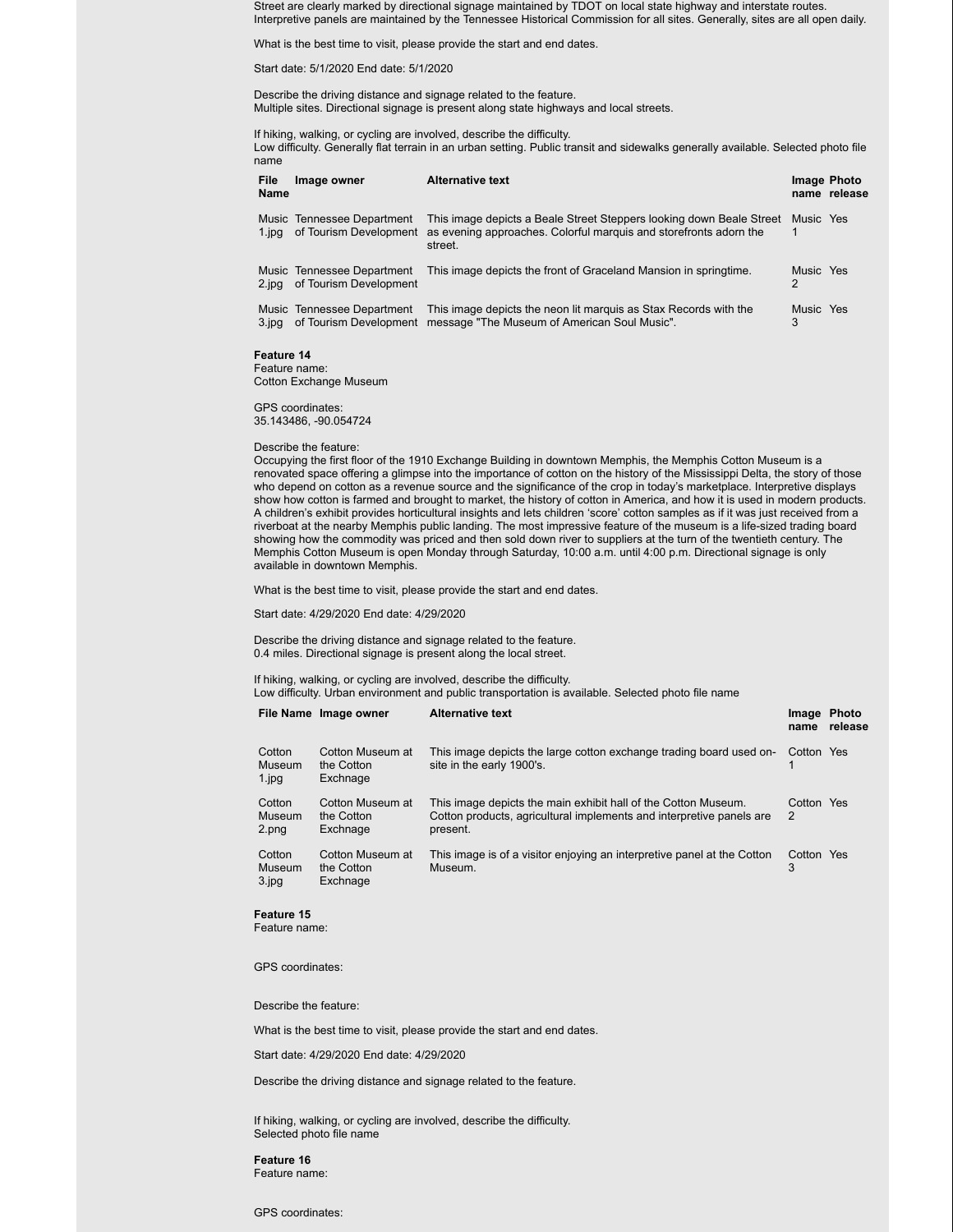|                            | Describe the feature:                                                                                                                                                                                                                                                                                                                                                                                                                                                                                                                                                                                                                                                                                                                                                                                                                                                                                                                                                                                         |
|----------------------------|---------------------------------------------------------------------------------------------------------------------------------------------------------------------------------------------------------------------------------------------------------------------------------------------------------------------------------------------------------------------------------------------------------------------------------------------------------------------------------------------------------------------------------------------------------------------------------------------------------------------------------------------------------------------------------------------------------------------------------------------------------------------------------------------------------------------------------------------------------------------------------------------------------------------------------------------------------------------------------------------------------------|
|                            | What is the best time to visit, please provide the start and end dates.                                                                                                                                                                                                                                                                                                                                                                                                                                                                                                                                                                                                                                                                                                                                                                                                                                                                                                                                       |
|                            | Start date: 4/29/2020 End date: 4/29/2020                                                                                                                                                                                                                                                                                                                                                                                                                                                                                                                                                                                                                                                                                                                                                                                                                                                                                                                                                                     |
|                            | Describe the driving distance and signage related to the feature.                                                                                                                                                                                                                                                                                                                                                                                                                                                                                                                                                                                                                                                                                                                                                                                                                                                                                                                                             |
|                            | If hiking, walking, or cycling are involved, describe the difficulty.<br>Selected photo file name                                                                                                                                                                                                                                                                                                                                                                                                                                                                                                                                                                                                                                                                                                                                                                                                                                                                                                             |
| <b>Telling Your Story:</b> | An important part of supporting the America's Byways brand is providing travelers with information about the Intrinsic<br>Qualities that form the essence of your byway.                                                                                                                                                                                                                                                                                                                                                                                                                                                                                                                                                                                                                                                                                                                                                                                                                                      |
|                            | 5-9: Describe the materials you use to tell your byway story and interpret its Intrinsic Qualities, (e.g., maps, brochures,<br>DVDs, etc.) (Limit 150 words.)<br>Public information about the Great River Road and the features that are encountered on the byway are disseminated<br>through printed materials such as mailers, maps, brochures and inserts. Promotion of the byway is also coordinated<br>through a 10-state byway website and active social media channels on Facebook, Twitter and Instagram. The Great River<br>Road is also marketed in publications by the National Scenic Byway Foundation. Additionally, the network of more than 80<br>museums and historic sites showcase fascinating stories of the Mississippi River so Great River Road explorers can<br>experience and learn about this All-American river and find useful byway travel information.<br>5-10: Provide the website(s) and/or social media sites where travelers and media can find information specific to your |
|                            | byway (other than byways.org).<br>www.experiencemississippiriver.com https://nsbfoundation.com/the-great-river-road/<br>https://www.facebook.com/GreatRiverRoad/ https://twitter.com/SByways https://www.instagram.com/greatriverroad/<br>https://www.tn.gov/tdot/environmental-home/environmental-highway-beautification-office/beautification-national-scenic-<br>byways.html https://www.tnvacation.com/trails-and-byways                                                                                                                                                                                                                                                                                                                                                                                                                                                                                                                                                                                  |
|                            |                                                                                                                                                                                                                                                                                                                                                                                                                                                                                                                                                                                                                                                                                                                                                                                                                                                                                                                                                                                                               |
|                            |                                                                                                                                                                                                                                                                                                                                                                                                                                                                                                                                                                                                                                                                                                                                                                                                                                                                                                                                                                                                               |

### **Section 6**

**Community Support:** Community support and the openness of the planning process are considered important components in both the designation and determination of the sustainability of a byway.

> 6-1: Provide a list of key participants/organizations in the planning and development of the Corridor Management Plan (CMP), and describe critical coordination efforts with these organizations. (Limit 150 words.) Corridor planning efforts for the Tennessee section of the Great River Road were coordinated by the Mississippi River Corridor – Tennessee, Inc. with significant technical and advisory assistance from the University of Memphis. Three State of Tennessee departments were central to the facilitation of public outreach events and in engaging local stakeholders. These were the Tennessee departments of Tourism Development, Transportation and Environment and Conservation. Others engaged in the planning process included non-profits and local partners such as: Center for Historic Preservation, Tennessee Civil War Heritage Area, TN Parks & Greenways Foundation, Memphis Regional Chamber, Tennessee Wildlife Federation, Tennessee Valley Authority, U.S. District Court Judge Mark Norris, and County Mayor's and representatives of the six county governments in the Great River Road corridor.

6-2: Identify any significant objections to the CMP and describe actions taken to resolve them. (Limit 150 words.) No significant objections occurred in the development of the CMP. One interesting factor, present throughout the 2007- 2008 development process, was the future of I-69, or the "NAFTA Superhighway." The future interstate is, in part, to run concurrent with Tennessee sections of the Great River Road. Funding was withheld and construction has since been suspended on the project.

6-3: Describe how you have addressed the control of outdoor advertising with your stakeholders. (Limit 150 words.) Multiple resources help preserve viewsheds and limit outdoor advertising along the Great River Road. First, 'The Land Trust for Tennessee' guides property owners through the process and legalities in establishing conservation and scenic easements on their properties. This service has been used by several property owners in the Great River Road corridor area. Next, counties government have enacted signage and billboard policies that both restrict and manage the installation and maintenance of outdoor advertising on local and otherwise unregulated routes. Assistance programs with the University of Tennessee also offer interested communities technical assistance in protecting against those planning uncontrolled or insensitive development. Lastly, the Great River Road in Tennessee is also designated as either a Tennessee Scenic Highway or Tennessee Parkway, depending on segment. Both preservation programs are established through state legislation to restrict encroaching outdoor advertising devices, junkyards and the height of new construction along designated routes.

6-4: Describe how this byway nomination was developed and who was involved, including critical coordination efforts with key industries and organizations along the corridor and any significant objections to the nomination of the road. (Limit 200 words.)

This nomination was authored by the Tennessee Department of Transportation, as part of a multi-year effort involving public, private and non-profit partners. The application advanced in coordination with the non-profit Mississippi River Parkway Commission and is to be filed as part of a long-term 10-state effort to elevate the Great River Road National Scenic Byway to an All American Road. Throughout the application process, engagement with local government partners was arraigned through the West Tennessee Rural Planning Organization via the Memphis Area Association of Governments. Byway intrinsic features and qualities were painstakingly detailed in the Great River Road's Corridor Management and Environmental Systems plans, developed in concert with the Memphis Area Chamber of Commerce and University of Memphis.

6-5: Document that you have received support from road management authorities responsible for each segment of the road and Federal land management agency(s) through whose lands the byway runs. (Limit 150 words.) The Tennessee Department of Transportation and U.S. Fish and Wildlife Service are responsible for all segments of the Great River Road in Tennessee. Both agencies are enthusiastic about the application and have supplied letters of support.

6-6: List actions the byway leader or organization will take to assure ongoing community involvement and citizen participation. (Limit 150 words.)

Leadership of projects and interests for the Tennessee section of the Great River Road had historically been led by the non-profit 'Mississippi River Corridor - Tennessee, Inc.' Last year, that group disbanded and surrendered their non-profit status in the wake of controversial audit findings and the filing of criminal charges. Since that time, the Tennessee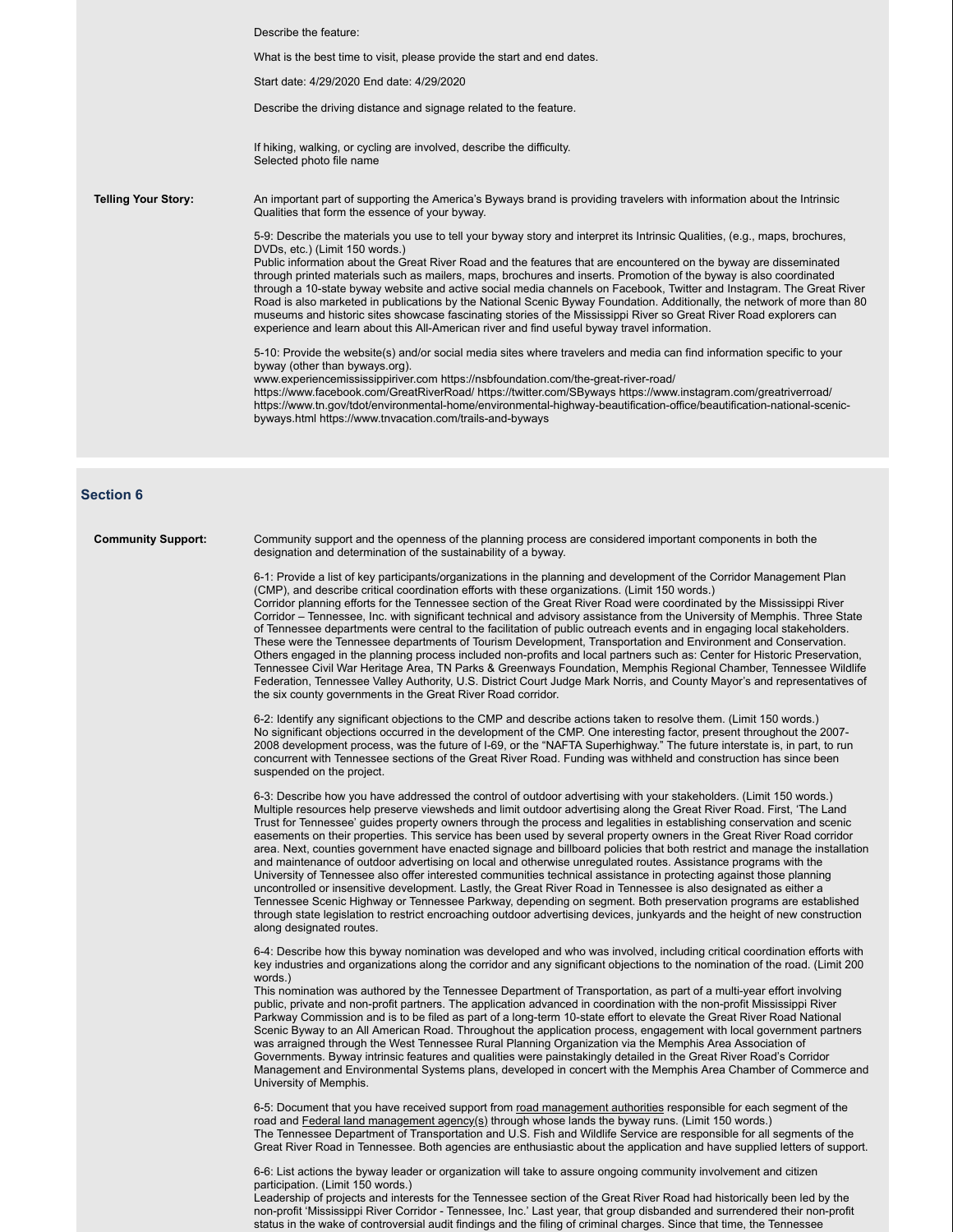Department of Transportation (TDOT) has taken the lead in completing byway projects, such as this filing and the completion of the Reelfoot Lake Visitor Center. In the next 5 years, TDOT will need to update the 2008 CMP and conduct additional public events on components of the byway.

**Supporting Documentation:** You must include an electronic PDF copy of the Corridor Management Plan and a single PDF document combining any letters documenting support. Applicants are limited to providing these two forms of supporting documentation along with the Route Map (and optional GIS file) and the photos referenced within the body of the nomination application. Additional documentation/attachments will not be considered.

> 6-7: **Corridor Management Plan** – Your application must be supported by a Corridor Management Plan that addresses the required points of corridor management planning detailed in the Interim Policy.

6-7 CMPs.pdf

Before uploading, rename the file to begin with 6-7. For example, rename your file RiverBend.pdf to 6-7RiverBend.pdf.

6-8: **Letters Documenting Support** – Reviewers find supporting letters that document local support useful as they corroborate statements you make in your application. The most effective documentation is personalized support statements that describe the writer's relationship to the byway and expected benefits from national designation. It is also useful to see indications of how the writer will continue their support in the future.

6-8 Letters of Support.pdf

Before uploading, rename the file to begin with 6-8. For example, rename your file RiverBend.pdf to 6-8RiverBend.pdf.

**CMP Information:** 6-9: Name of CMP: Great River Road - Tennessee Corridor Master Plan

6-10: Date CMP was adopted: 12/8/2008

6-11: Does your State/Indian tribe/Federal land management agency require that CMPs be regularly updated to reflect current policies?

No internal contracts the contracts of the contracts of the contracts of the contracts of the contracts of the contracts of the contracts of the contracts of the contracts of the contracts of the contracts of the contracts often?

If no, in a few concise bullet points, describe your byway priorities for the next five (5) years. (Limit 150 words.)

The State of Tennessee does not have a state-level scenic byway program that requires routes to have central planning document. As such, TDOT does not require regular updating of CMP inputs or action items. Throughout the Great River Road corridor, the State of Tennessee is teaming with area local and non-profit leaders to prioritize: (1) greater access to rural communities and attractions, particularly in Lake and Lauderdale counties, (2) safer routes for the travelling public, and (3) planning for the future of the I-69 project.

6-12: Your byway's CMP must address each of the following points. Using the table below, identify the principal pages in your document that discuss each point.

| Item that the CMP Addresses                                                                                                                                                                                                                                                          | <b>Discussed on Page</b><br>Number(s) |
|--------------------------------------------------------------------------------------------------------------------------------------------------------------------------------------------------------------------------------------------------------------------------------------|---------------------------------------|
| 1. A map identifying the corridor boundaries, location, intrinsic qualities, and land uses in the<br>corridor.                                                                                                                                                                       | 22                                    |
| 2. An assessment of the intrinsic qualities and their "context" (the areas surrounding them).                                                                                                                                                                                        | 25                                    |
| 3. A strategy for maintaining and enhancing each of those intrinsic qualities.                                                                                                                                                                                                       | 42                                    |
| 4. The agencies, groups, and individuals who are part of the team that will carry out the plan,<br>including a list of their specific, individual responsibilities. Also, a schedule of when and how<br>you'll review the degree to which those responsibilities are being met.      | 45                                    |
| 5. A strategy of how existing development might be enhanced and new development<br>accommodated to preserve the intrinsic qualities of your byway.                                                                                                                                   | 50                                    |
| 6. A plan for on-going public participation.                                                                                                                                                                                                                                         | 60                                    |
| 7. A general review of the road's safety record to locate hazards and poor design, and identify<br>possible corrections.                                                                                                                                                             | 61                                    |
| 8. A plan to accommodate commercial traffic while ensuring the safety of sightseers in smaller<br>vehicles, as well as bicyclists, joggers, and pedestrians.                                                                                                                         | 63                                    |
| 9. A listing and discussion of efforts to minimize anomalous intrusions on the visitor's<br>experience of the byway.                                                                                                                                                                 | 64                                    |
| 10. Documentation of compliance with all existing local, state, and federal laws about the<br>control of outdoor advertising.                                                                                                                                                        | 66                                    |
| 11. A plan to make sure that the number and placement of highway signs will not get in the way<br>of the scenery, but still be sufficient to help tourists find their way. This includes, where<br>appropriate, signs for international tourists who may not speak English fluently. | 68                                    |
| 12. Plans of how the byway will be marketed and publicized.                                                                                                                                                                                                                          | 68                                    |
| 13. Any proposals for modifying the roadway, including an evaluation about design standards<br>and how proposed changes may affect the byway's intrinsic qualities.                                                                                                                  | 70                                    |
| 14. A description of what you plan to do to explain and interpret your byway's significant<br>resources to visitors.                                                                                                                                                                 | 72                                    |
| 15. A narrative on how the All-American Road would be promoted, interpreted, and marketed in<br>order to attract travelers, especially those from other countries. The agencies responsible for                                                                                      | 69                                    |